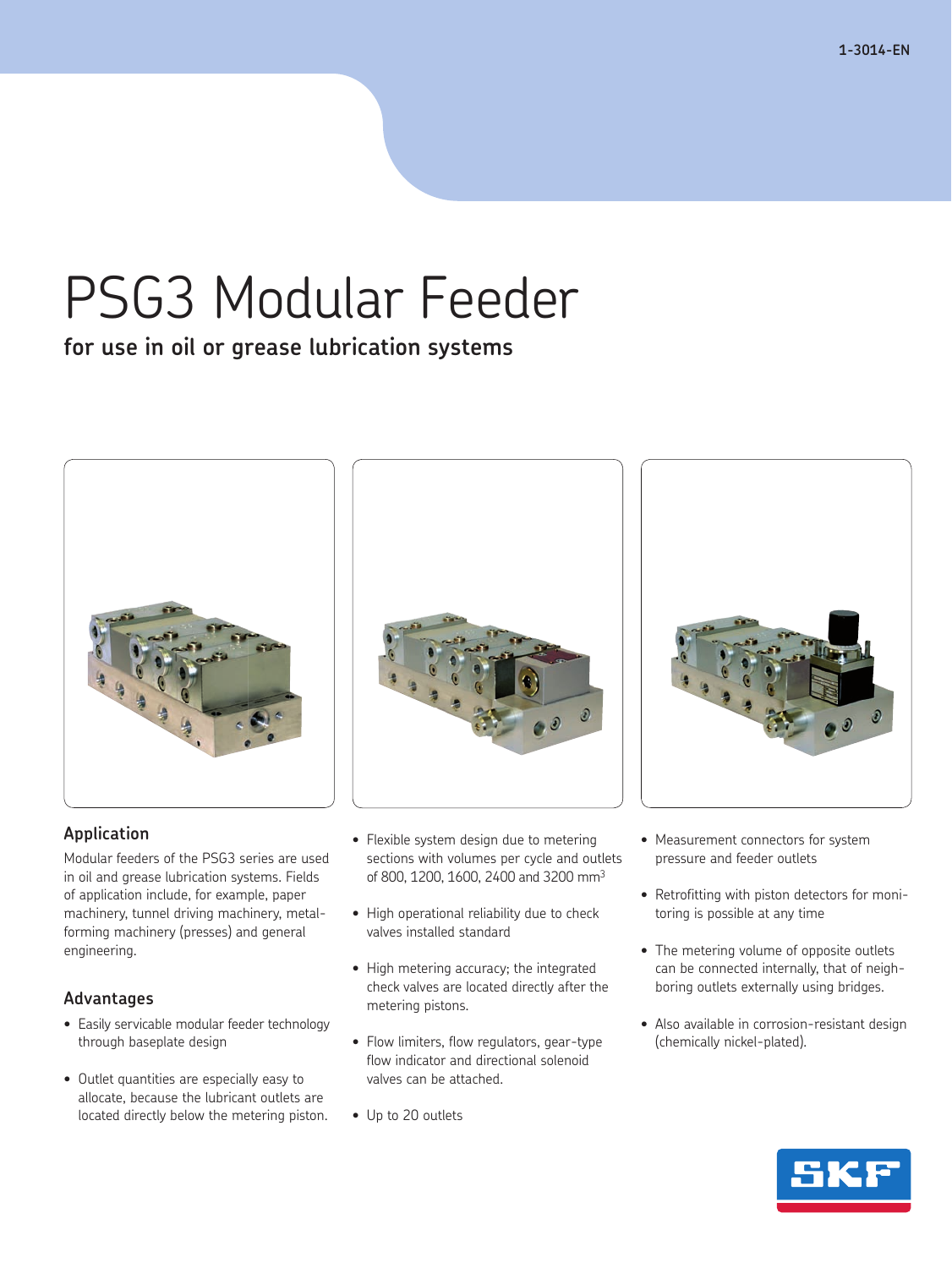**PSG3 Modular Feeder PSG3 Modular Feeder**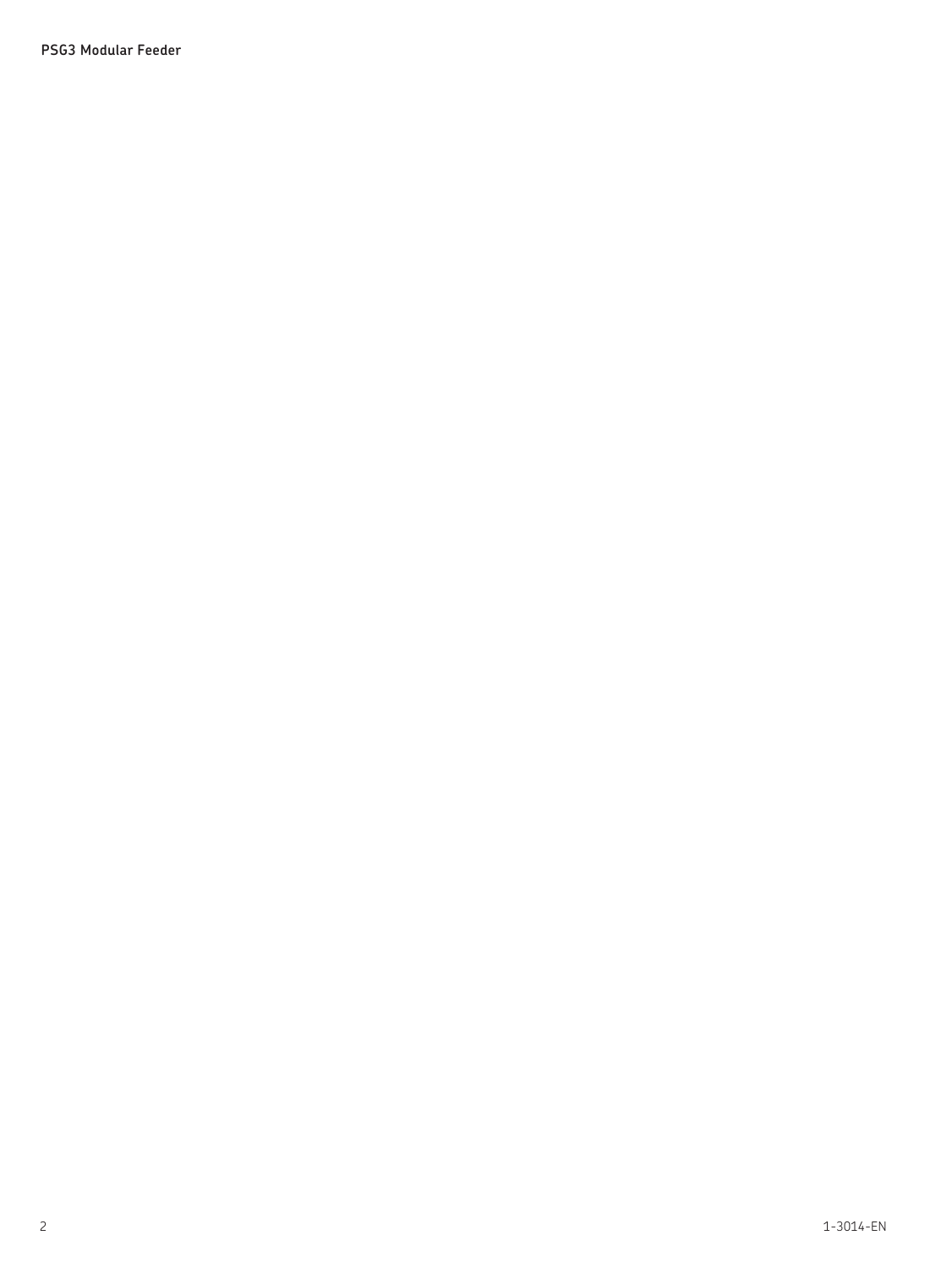| Contents | Application  1                                   |
|----------|--------------------------------------------------|
|          | General  4                                       |
|          | Mode of operation  4                             |
|          | - Operating pressure  5                          |
|          | - Operating temperature $\ldots \ldots \ldots 5$ |
|          | - Consolidation of outlets 5                     |
|          | - Dummy sections  5                              |
|          | - Attachment of bridges (crossporting) 5         |
|          | - Information on the design  5                   |
|          | - Tightening torque of the sections 5            |
|          | Monitoring and attachments6                      |
|          |                                                  |
|          |                                                  |

| Modular feeder                                                                         |    |
|----------------------------------------------------------------------------------------|----|
|                                                                                        | 7  |
| - with piston detector                                                                 | 8  |
| - with cycle indicator                                                                 | -9 |
| - with proximity switch $\ldots \ldots \ldots \ldots 10$                               |    |
| - with gear-type flow indicator 11                                                     |    |
| - with flow regulator $\ldots \ldots \ldots \ldots \ldots 12$                          |    |
| - with flow limiter 13                                                                 |    |
| Accessories and spare parts $\ldots \ldots \ldots 14$<br>Retrofitting instructions for |    |
| cycle indicator  15                                                                    |    |
| Bridge designs (crossporting) $\dots \dots 16$                                         |    |
| Explanation of order codes 18                                                          |    |
| Attachments and screw unions 19                                                        |    |
|                                                                                        |    |
|                                                                                        |    |



See important product usage information on the back cover.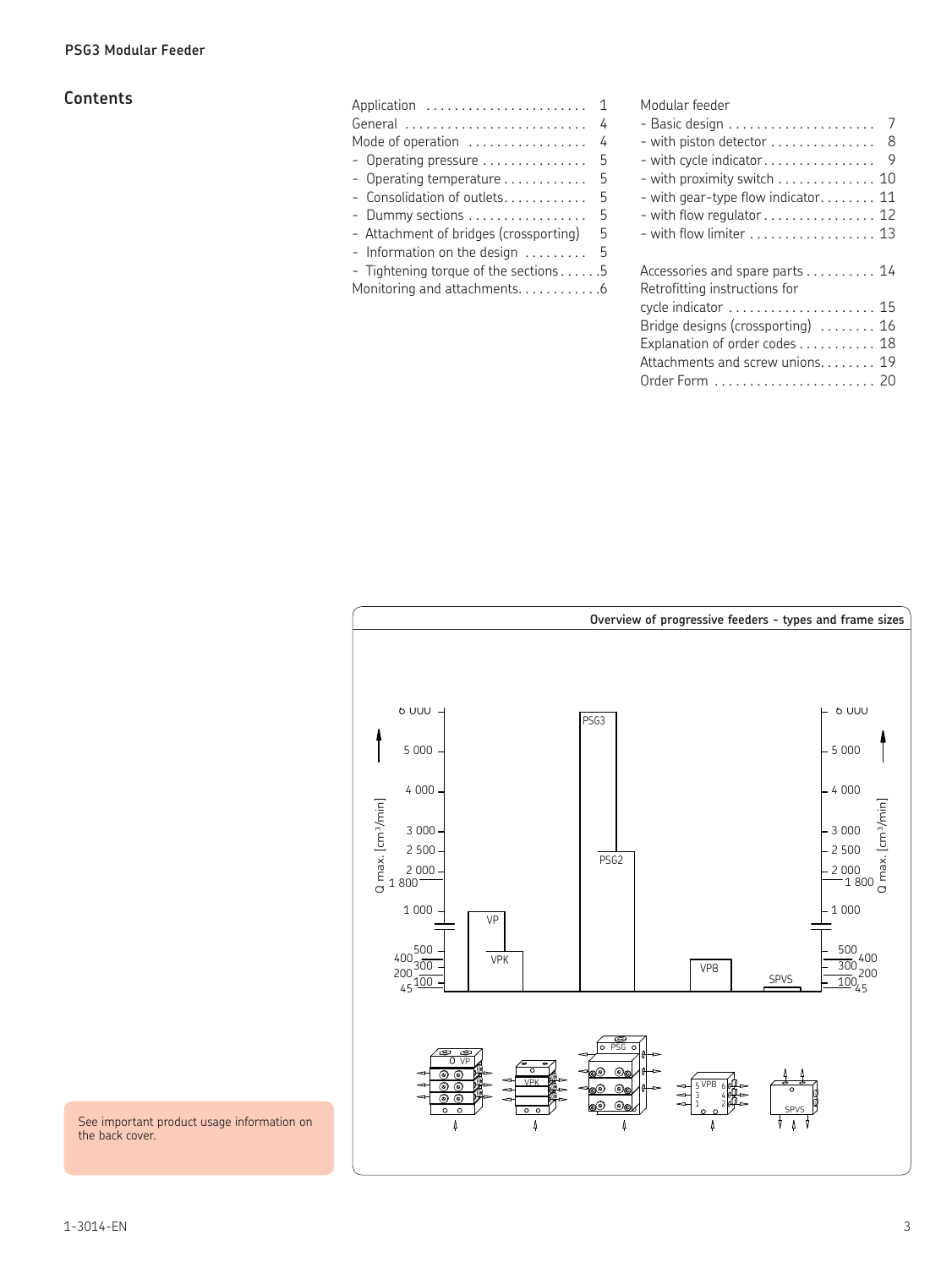# **General information**

The PSG3 Modular Feeder (Progressive Feeder) can be used for an inlet volume flow of up to 6 l/min. The inlet and all outlets of the feeder are located in the baseplate. The functional sections are attached to the baseplate and can be replaced without loosening.

The volumetric flow which is sent via a tube is forcibly distributed in a predetermined ratio to the outlets, i.e. to the lubrication points or the downstream progressive feeders. Pistons, which are aligned in series, meter the lubricant for two opposite outlets each and control the function of the neighboring piston. This way, the function of the modular feeder can be checked by monitoring **any** piston (with a cycle indicator or piston detector) or the inlet volume flow (with gear-type flow indicator) can be monitored.

High operational reliability (at high or different back pressures) offered by the check valves installed standard. They also guarantee an accurate and safe blocking behavior, even for internal and external combinations.

# **Mode of operation**

Observation of the movements beginning with the moment that all three pistons (**A**, **B**, **C**) on the left end stop shows that the lubricant and operating pressure reach from the inlet through the through-duct to the pistons **C**-right, **B**-right and **A**-left; that is, while pistons **C** and **B** retain their positions, the **A** piston is pushed right. The lubricant volume specified by the piston diameter and stroke is pressed into a duct on whose end (outlet 4) the same quantity exits. This stroke movement of piston **A** opens or closes multiple control ducts. Control duct 2, through which the lubricant reaches piston **B**-left and shifts it right, is now open. The corresponding metering volume is pressed into the outlet duct and exits at outlet 2. The stroke movement of piston **B** has now closed or opened control ducts. Control duct 3 is now open. The lubricant pressure moves piston **C** to the right, pushing the corresponding metering volume into the duct to outlet 3. This movement of piston **C** opens, among others, the reversing duct that reconnects the through-duct with piston **A**-right.

Analogous to the piston movement just described, pistons **A**, **B** and **C** now move consecutively back to the left.



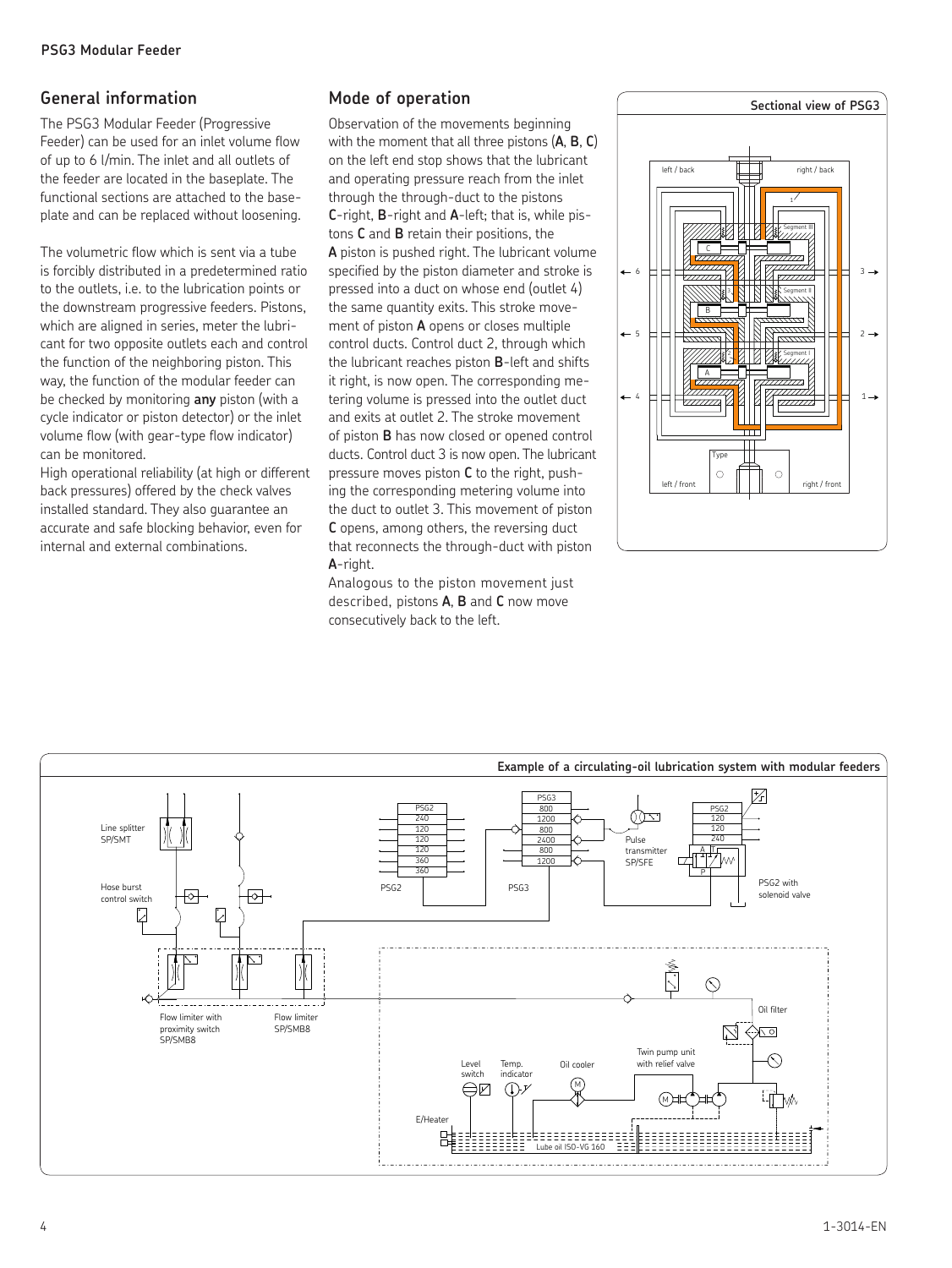### **Operating pressure**

The maximum permissible operating pressure of the modular feeder depends on the monitoring type or the upstream attachments and is between 85 and 200 bar.

### **Operating temperature**

The respective operating temperature range specified under the parameters has to be maintained.

# **Consolidation of outlets**

The volumetric flow of an outlet can be doubled by internal combination of two opposite outlets. To do this, the threaded pin **G** in the baseplate -- the right input as seen from the feeder inlet -- must be screwed out. The outlet in the baseplate that is no longer needed is to be closed using a washer **D** and a screw plug **V**.

Adjacent outlets can be combined using external bridges (crossporting). One bridge can connect either two or three outlets.

# **Dummy section**

Dummy and functional sections can be varied as desired within the frame size (a minimum of three functional sections are required per feeder). If dummy sections are installed, two lubricant outlets each must be closed in the baseplate (under the dummy section). Increased pressure loss must be expected if two dummy sections are installed side-by-side or if dummy sections are used as the start or end section.

# **Attachment of bridges (crossporting)**

Bridges with or without an outlet (G 1/4") can be utilized to allow combinations between an internal crossporting and a bridge. It is still possible to use bridges with (a) check valve(s) (see page 16).

# **Information on the design**

The general criteria for the design of progressive feeders also apply without restrictions to the PSG3 modular feeder. The stroke rate is the most important criterion. It should be held as low as possible by selecting highvolume sections. This reduces pressure losses and noise levels. In case of an installation on movable machine parts or in case of strong vibrations (e.g. on carbody presses), the piston position of the feeder **must not** correspond with the direction of movement of the machine part.

# **Tightening torque of the sections**

When installing PSG3 sections on the baseplate, the following tightening torque must be complied with:

**Damping torque: 23 Nm** 

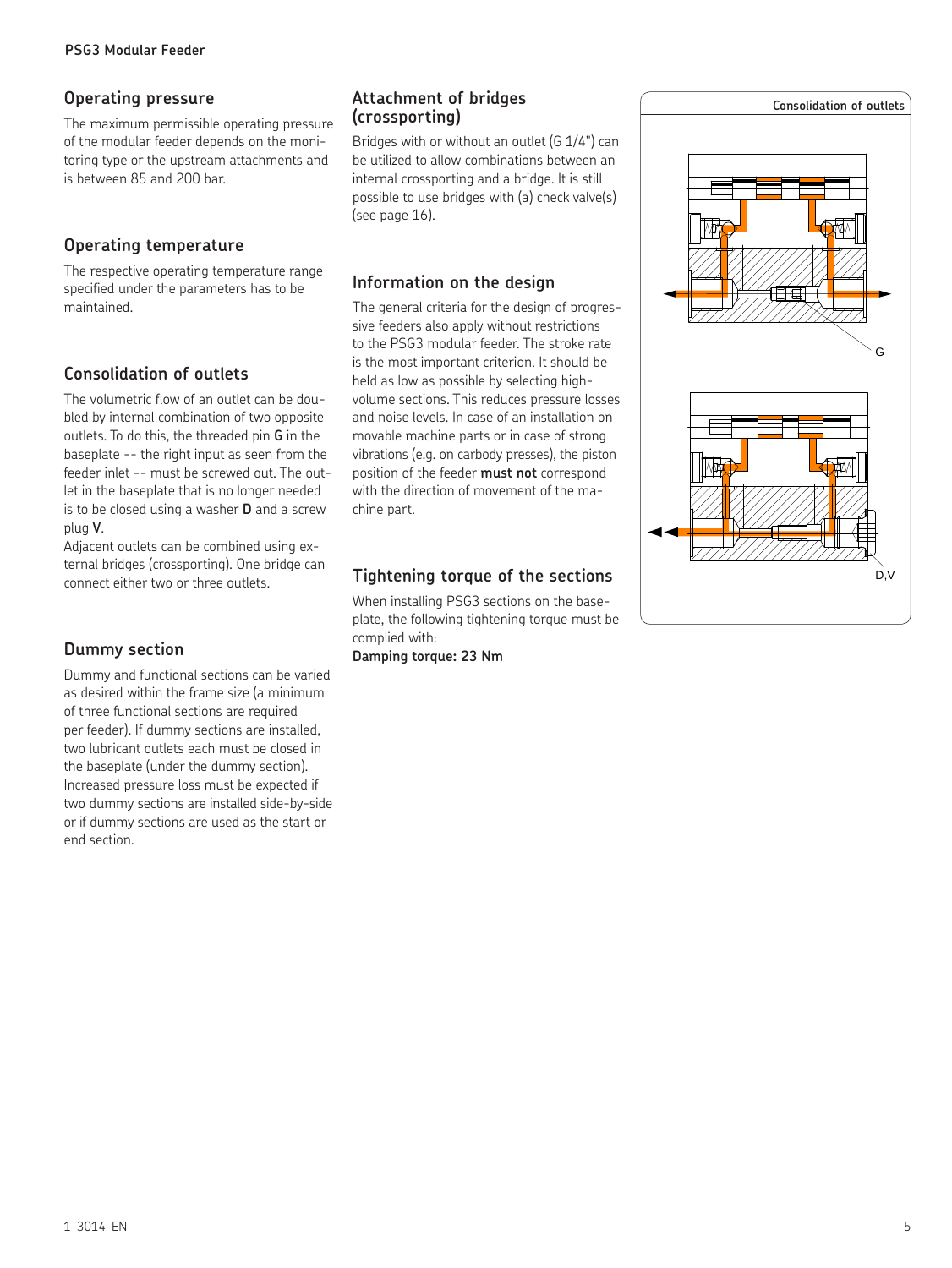# **Monitoring**

All standard sections can be directly monitored by means of a piston detector (compare parameters for piston detector, monitoring type **P3**) and can be retrofitted. If piston movement is recorded using a cycle indicator (visual stroke monitoring, monitoring type **ZY**) with proxmity switch (monitoring type **ZS**), the sections intended for this purposes are to be used.

# **Attachments**

The modular structure of the modular feeder becomes particularly apparent in the range of attachments. It can be equipped with an upstream:

- • Flow limiter (attachment **07**)
- • Flow regulator (attachment **02**)

The attachments can be supplied with or without a gear wheel-type flow indicator. Further designs with directional solenoid valve available on request.

If the inlet volume flow should be visually and electrically controlled, an upstream gear wheel-type flow indicator (attachments **10**, **11** and **12**) can be used.

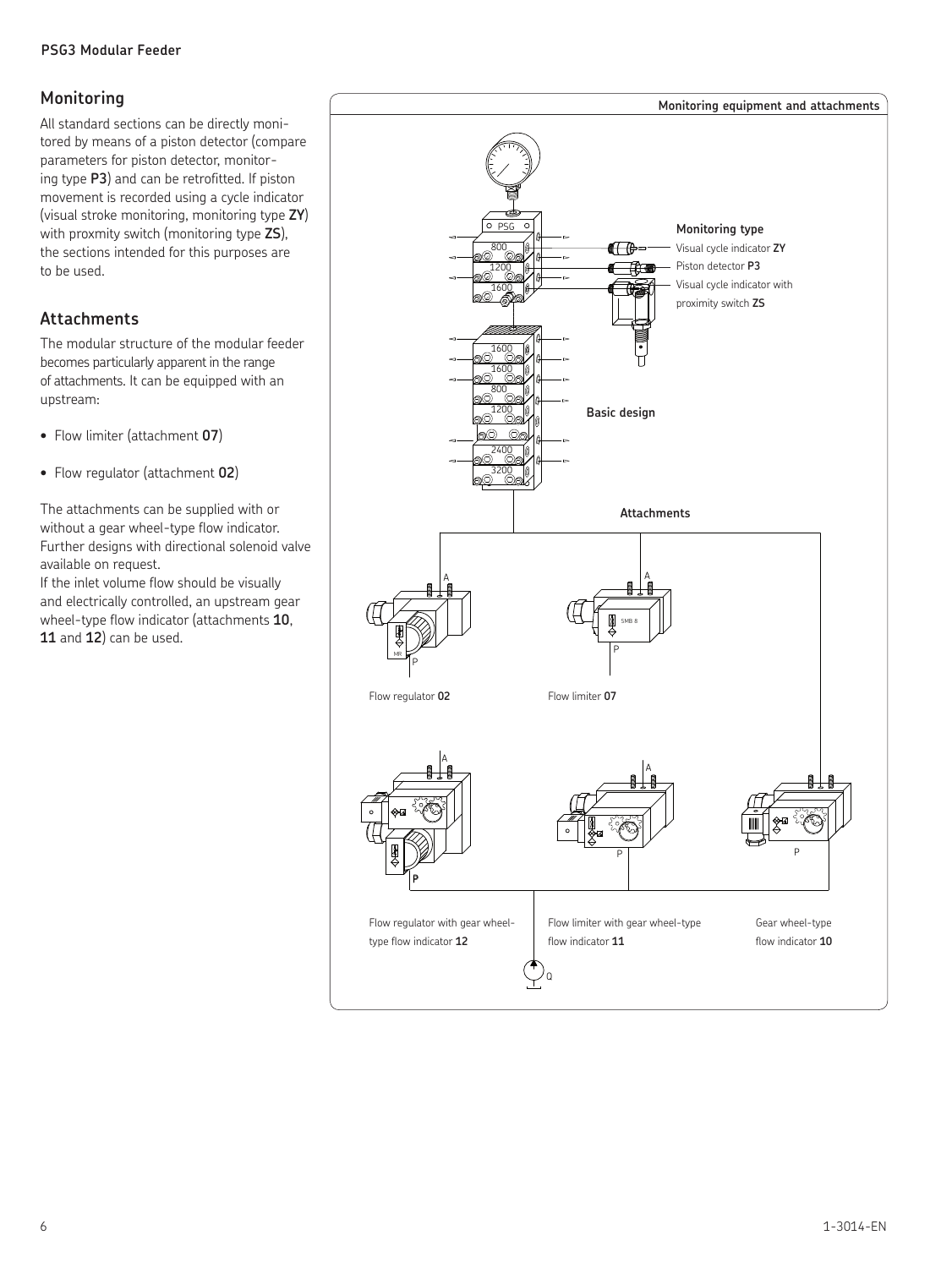# **PSG3 modular feeder, basic design**

# **for oil and grease, without attachments, without monitoring**



**PSG3 modular feeder, basic design**





#### **Technical Data**

# **General information**

| Mounting position $\ldots \ldots \ldots \ldots \ldots \ldots \ldots \ldots$ discretionary $1$ |
|-----------------------------------------------------------------------------------------------|
| Ambient temperature range $\dots\dots\dots\dots\dots\dots\dots\dots$ = 15 to + 110 °C         |
|                                                                                               |
|                                                                                               |
|                                                                                               |

### **Material**

### **Hydraulic**

| Volume per outlet and cycle  800-, 1200-, 1600-, 2400-, 3200 mm <sup>3</sup>    |
|---------------------------------------------------------------------------------|
|                                                                                 |
|                                                                                 |
| Lubricant  Mineral oils, greases based on mineral oil.                          |
| environmentally friendly and synthetic oils and greases                         |
|                                                                                 |
| Worked penetration $\ldots \ldots \ldots \ge 265$ x 0.1 mm (up to NLGI Grade 2) |
|                                                                                 |

- *1) In case of attachments on movable machine parts or in case of strong vibrations (e.g. on pressing machines), the piston position of the feeder must not correspond with the direction of movement of the machine part.*
- *2) Also available in corrosion-resistant design (chemically nickel-plated).*
- *3) Larger dividing ratios are possible when consolidated.*
- *4) Depending on volume index and viscosity or penetration and volumetric flow.*

| Number of<br><b>Sections</b> | Dim. A | Dim. B | Dim. C              | Complete<br>weight |
|------------------------------|--------|--------|---------------------|--------------------|
|                              | [mm]   | [mm]   | [mm]                | [kg]               |
| 3                            | 165    | 147    | $2 \times 43 = 86$  | 6.83               |
| 4                            | 208    | 190    | $3 \times 43 = 129$ | 8.55               |
| 5                            | 251    | 233    | $4 \times 43 = 112$ | 10.27              |
| 6                            | 294    | 276    | $5 \times 43 = 140$ | 11.99              |
| 7                            | 337    | 319    | $6 \times 43 = 168$ | 13.71              |
| 8                            | 380    | 362    | $7 \times 43 = 196$ | 15.43              |
| 9                            | 423    | 405    | $8 \times 43 = 224$ | 17.15              |
| 10                           | 466    | 448    | $9 \times 43 = 252$ | 18.87              |

**Dimensions**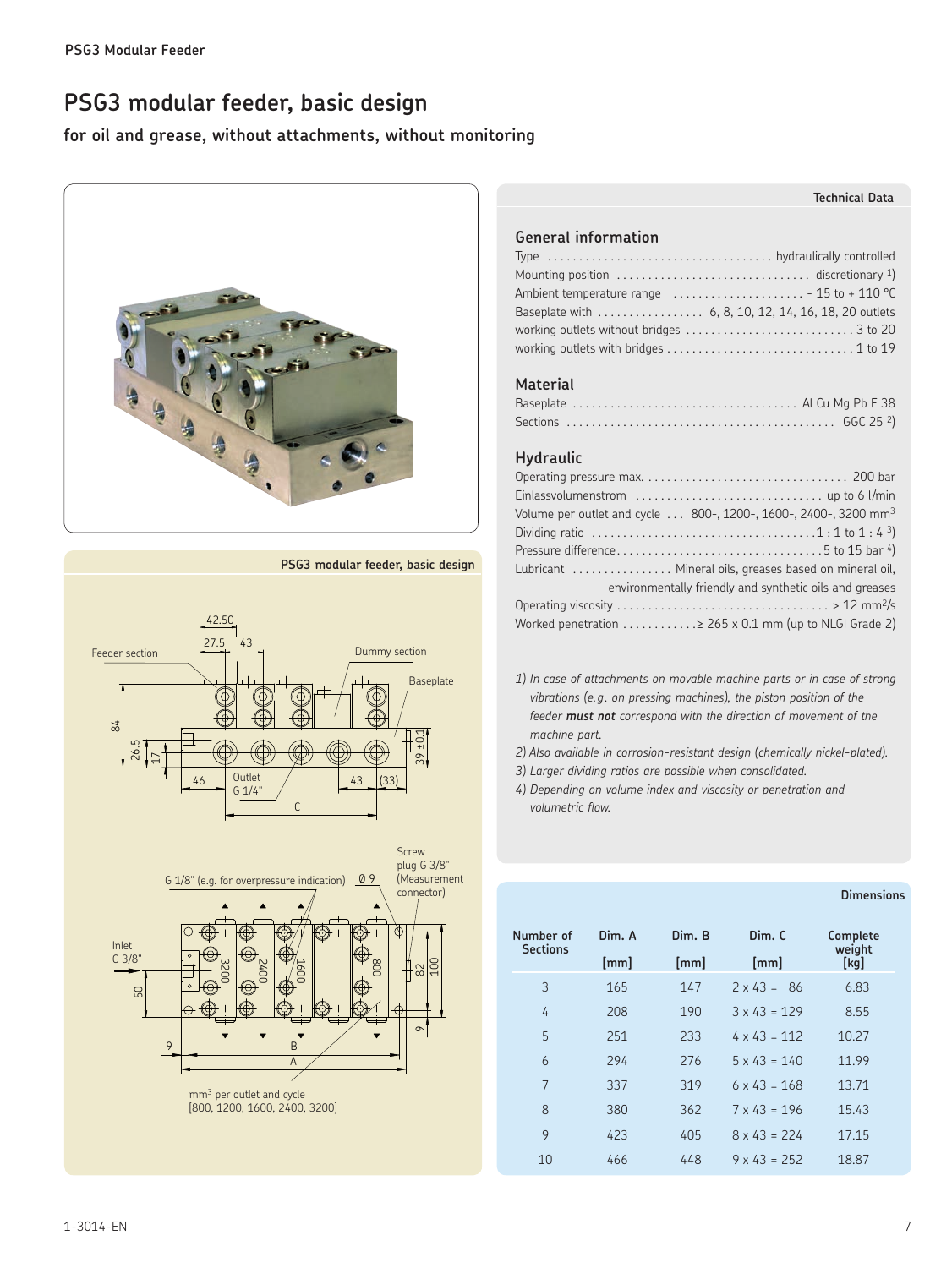# **PSG3 modular feeder with piston detector**

# **for oil and grease, monitoring type P3**



#### **PSG3 modular feeder with piston detector**

For further measurements, see "basic design", page 7



#### **Technical Data**

### **General information**

For further technical data, see "PSG3 basic design", page 7

| Ambient temperature range $\ldots \ldots \ldots \ldots \ldots \ldots \ldots -15$ to + 80 °C |  |
|---------------------------------------------------------------------------------------------|--|
|                                                                                             |  |

#### **Hydraulic**

| Inlet volume flow $\dots\dots\dots\dots\dots\dots\dots\dots\dots\dots$ up to 6 l/min |
|--------------------------------------------------------------------------------------|
| Lubricant  Mineral oils, greases based on mineral oil,                               |
| environmentally friendly and synthetic oils and greases                              |
|                                                                                      |
| Worked penetration $\dots \dots \dots \ge 265$ x 0.1 mm (up to NLGI Grade 2)         |

### **Electrical**

#### **Piston detector**

|                                           | <b>Accessories</b> |
|-------------------------------------------|--------------------|
| <b>Designation</b>                        | Order no.          |
| Cable socket M12 x 1, 4-pin, without LED, |                    |
| without cable                             | 179-990-371        |
| with 5 m cable                            | 179-990-600        |
| with 10 m cable                           | 179-990-603        |
| angled, without cable                     | 179-990-372        |
| angled, with 5 m cable                    | 179-990-601        |
|                                           |                    |

|                                                     | Spare parts  |
|-----------------------------------------------------|--------------|
| <b>Designation</b>                                  | Order no.    |
| <b>Piston detector</b> M22 $\times$ 1.5 with gasket | 24-1884-2469 |
| <b>O-ring</b> for piston detector                   | 44-0411-2046 |

#### **Note**

The cable socket of the piston detector must be ordered separately! For technical data, please refer to leaflet no. 1-1730-EN, "Electrical Plug-In Connections".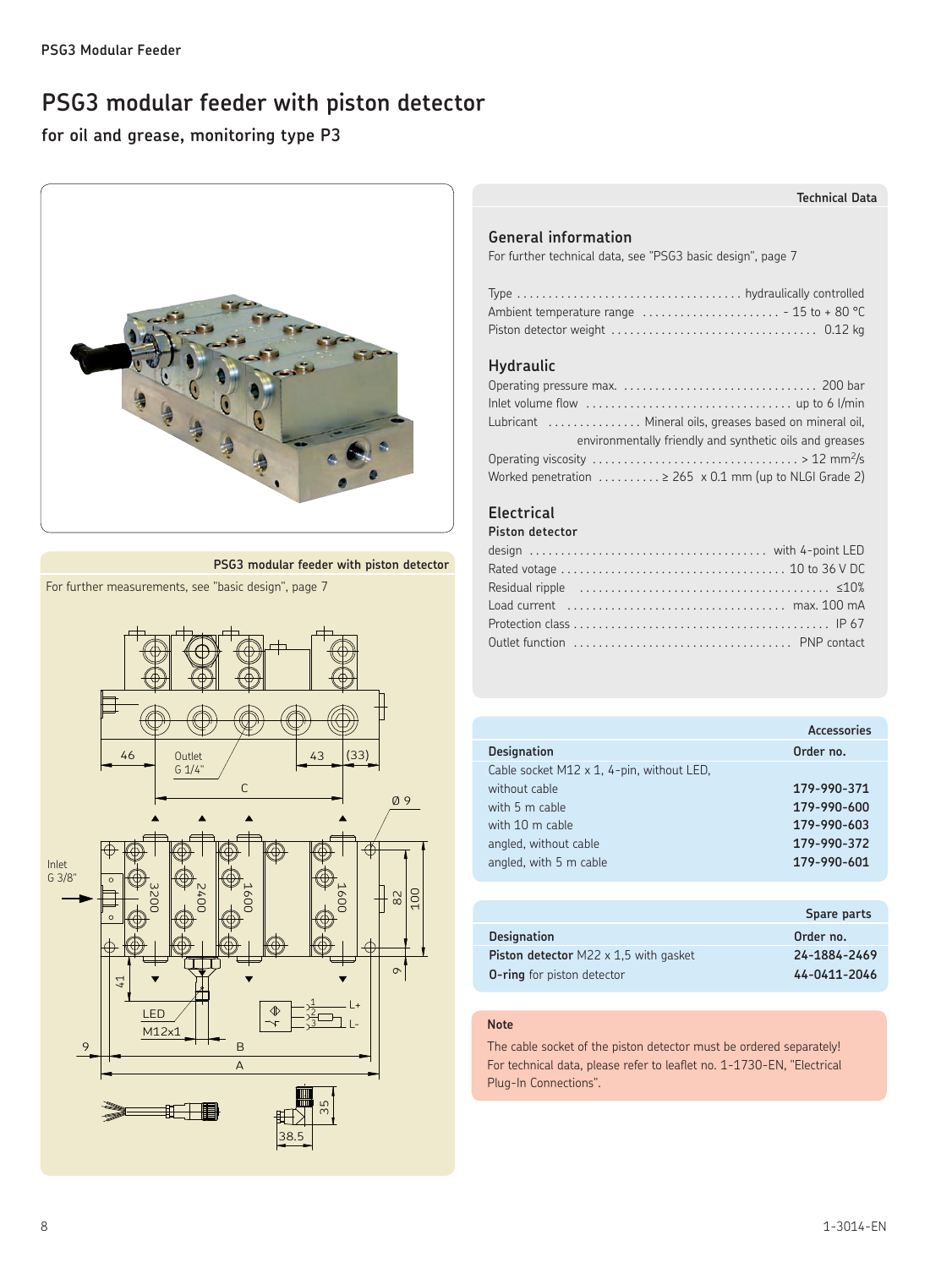# **PSG3 modular feeder with cycle indicator**

# **for oil and grease, monitoring type ZY**



#### **General**

For further technical data, see "PSG3 basic design", page 7

| Ambient temperature range $\ldots \ldots \ldots \ldots \ldots \ldots$ = 15 to +90 °C |  |  |  |  |  |  |
|--------------------------------------------------------------------------------------|--|--|--|--|--|--|
|                                                                                      |  |  |  |  |  |  |

**Technical Data**

# **Hydraulic**

| Lubricant  Mineral oils, greases based on mineral oil,      |                                                         |
|-------------------------------------------------------------|---------------------------------------------------------|
|                                                             | environmentally friendly and synthetic oils and greases |
|                                                             |                                                         |
| Worked penetration $\geq$ 265 x 0.1 mm (up to NLGI Grade 2) |                                                         |

#### **PSG3 modular feeder with cycle indicator**

For further measurements, see "basic design", page 7



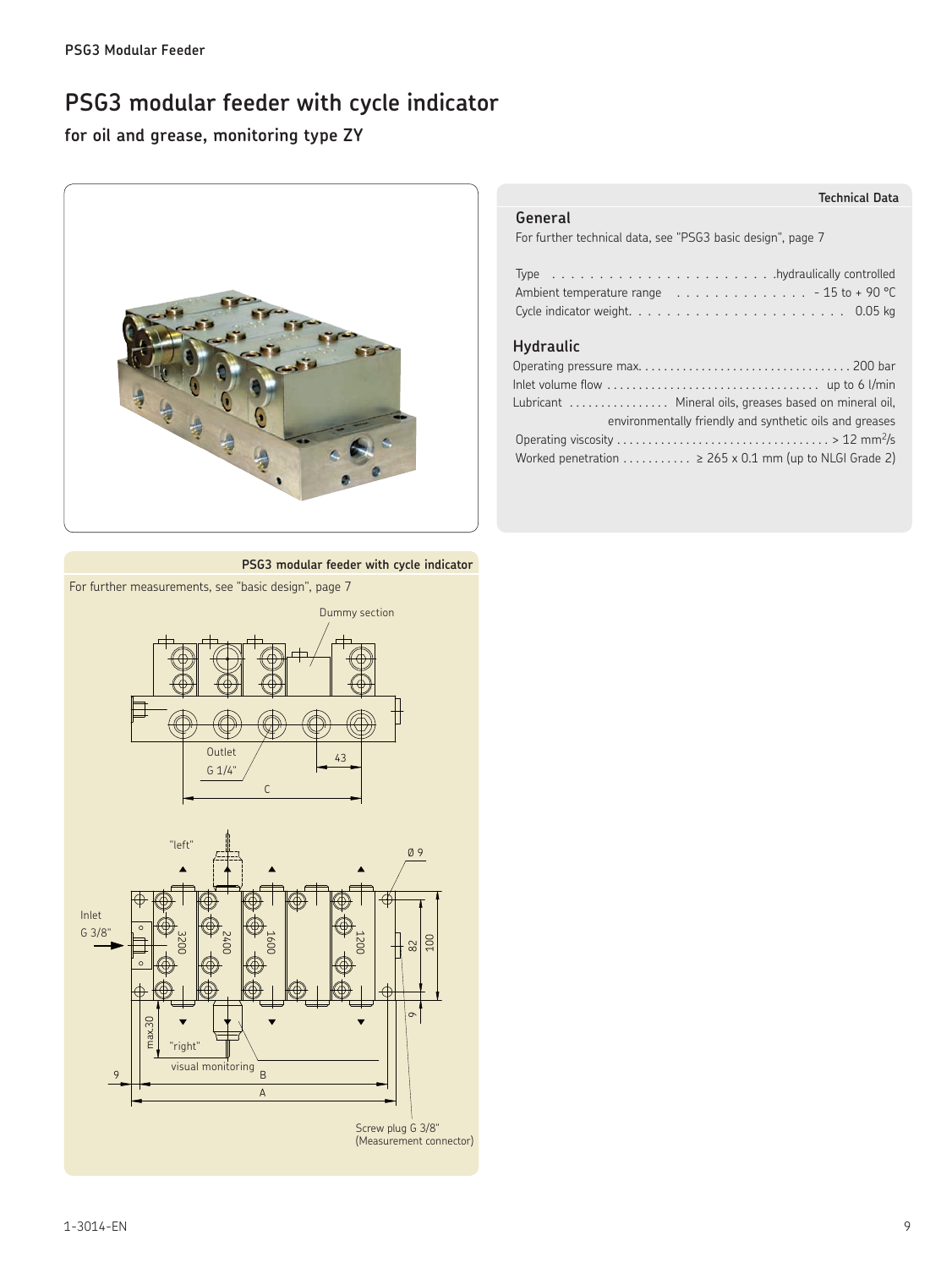# **PSG3 modular feeder with proximity switch**

# **for oil and grease, monitoring type ZS**



#### **PSG3 modular feeder with proximity switch**

For further measurements, see "basic design", page 7



#### **General**

For further technical data, see "PSG3 basic design", page 7

| Ambient temperature range $\ldots \ldots \ldots \ldots \ldots \ldots -15$ to +70 °C       |  |  |  |  |  |
|-------------------------------------------------------------------------------------------|--|--|--|--|--|
| Proximity switch weight $\ldots \ldots \ldots \ldots \ldots \ldots \ldots \ldots$ 0.17 kg |  |  |  |  |  |

**Technical Data**

### **Hydraulic**

| Inlet volume flow $\ldots, \ldots, \ldots, \ldots, \ldots, \ldots, \ldots, \ldots$ up to 6 l/min |  |
|--------------------------------------------------------------------------------------------------|--|
| Lubricant  Mineral oils, greases based on mineral oil,                                           |  |
| environmentally friendly and synthetic oils and greases                                          |  |
| Operating viscosity $\dots \dots \dots \dots \dots \dots \dots \dots \dots$                      |  |
| Worked penetration $\dots \dots \ge 265$ x 0.1 mm (up to NLGI Grade 2)                           |  |

### **Electrical**

| Proximity switch $1$ )                                                                                         |
|----------------------------------------------------------------------------------------------------------------|
|                                                                                                                |
|                                                                                                                |
| Load current $\ldots \ldots \ldots \ldots \ldots \ldots \ldots \ldots \ldots$ max. 130 mA                      |
| Protection class $\ldots$ , $\ldots$ , $\ldots$ , $\ldots$ , $\ldots$ , $\ldots$ , $\ldots$ , $\ldots$ , IP 67 |
| Outlet function NO-contact (electricity flows if switch damped)                                                |

1*) Further designs available on request*

|                                          | <b>Accessories</b> |
|------------------------------------------|--------------------|
| <b>Designation</b>                       | Order no.          |
| Cable socket M12 x 1, 4-pin, without LED |                    |
| without cable                            | 179-990-371        |
| with 5 m cable                           | 179-990-600        |
| with 10 m cable                          | 179-990-603        |
| angled, without cable                    | 179-990-372        |
| angled, with 5 m cable                   | 179-990-601        |
|                                          |                    |

|                          | Spare parts  |
|--------------------------|--------------|
| <b>Designation</b>       | Order no.    |
| Proximity switch         | 24-1884-2316 |
| Housing proximity switch | 44-0711-2593 |

#### **Note**

The cable socket of the proximity switch must be ordered separately! For technical data, please refer to leaflet no. 1-1730-EN, "Electrical Plug-In Connections".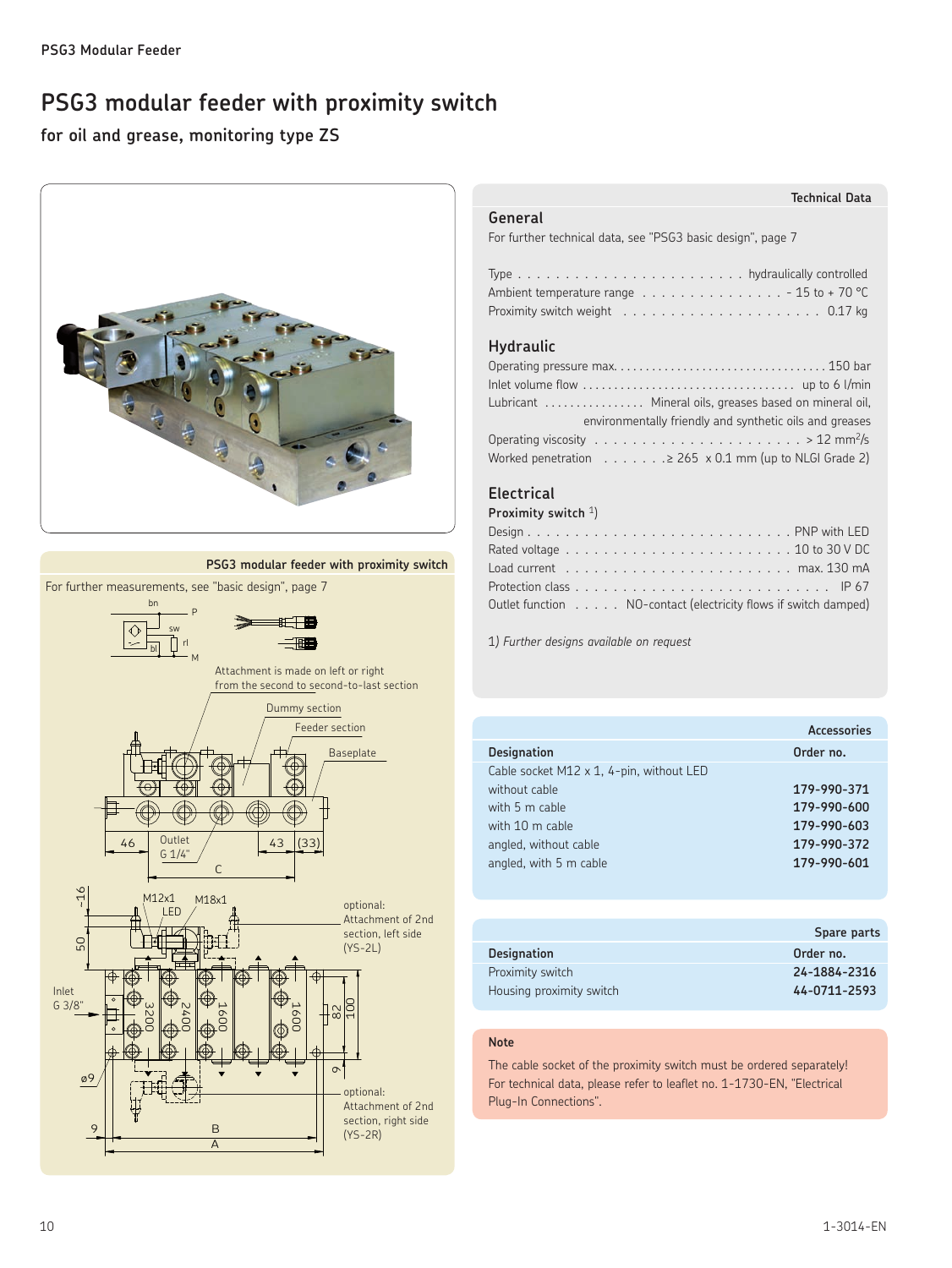# **PSG3 modular feeder with gear-type flow indicator**

# **for oil, Attachment 10**



#### **PSG3 modular feeder with gear-type flow indicator**

For further measurements, see "basic design", page 7



### **General**

For further technical data, see "PSG3 basic design", page 7

| Ambient temperature range $\ldots \ldots \ldots \ldots \ldots \ldots -15$ to +70 °C |  |  |  |  |  |  |  |
|-------------------------------------------------------------------------------------|--|--|--|--|--|--|--|
| Gear-type flow indicator weight $\ldots \ldots \ldots \ldots \ldots \ldots$ 0.9 kg  |  |  |  |  |  |  |  |

**Technical Data**

### **Hydraulic**

| Inlet volume flow $\ldots \ldots \ldots \ldots \ldots \ldots \ldots \ldots$ 2 l/min to 6 l/min      |  |
|-----------------------------------------------------------------------------------------------------|--|
| Lubricant Mineral oils, environmentally friendly and synthetic oils                                 |  |
| Operating viscosity $\ldots \ldots \ldots \ldots \ldots \ldots \ldots$ 20 to 600 mm <sup>2</sup> /s |  |
| Gear-type flow indicator capacity. $\ldots$ 4.6 cm <sup>3</sup> /rev                                |  |
| Filtering unit/interchangeable strainer 0.3 mm                                                      |  |

# **Electrical**

#### **Sensor**

|                                                                     | <b>Accessories</b> |
|---------------------------------------------------------------------|--------------------|
| <b>Designation</b>                                                  | Order no.          |
| Cable socket, DIN 43 650 type A (ISO 4400)<br>without cable and LED | 179-990-034        |
|                                                                     |                    |
|                                                                     | Spare parts        |
| <b>Designation</b>                                                  | Order no.          |
| Gear-type flow indicator with baseplate G 3/8"                      | 24-1883-2234       |

#### **Note**

The cable socket of the gear-type flow indicator must be ordered separately! For technical data, please refer to leaflet no. 1-1730-EN, "Electrical Plug-In Connections".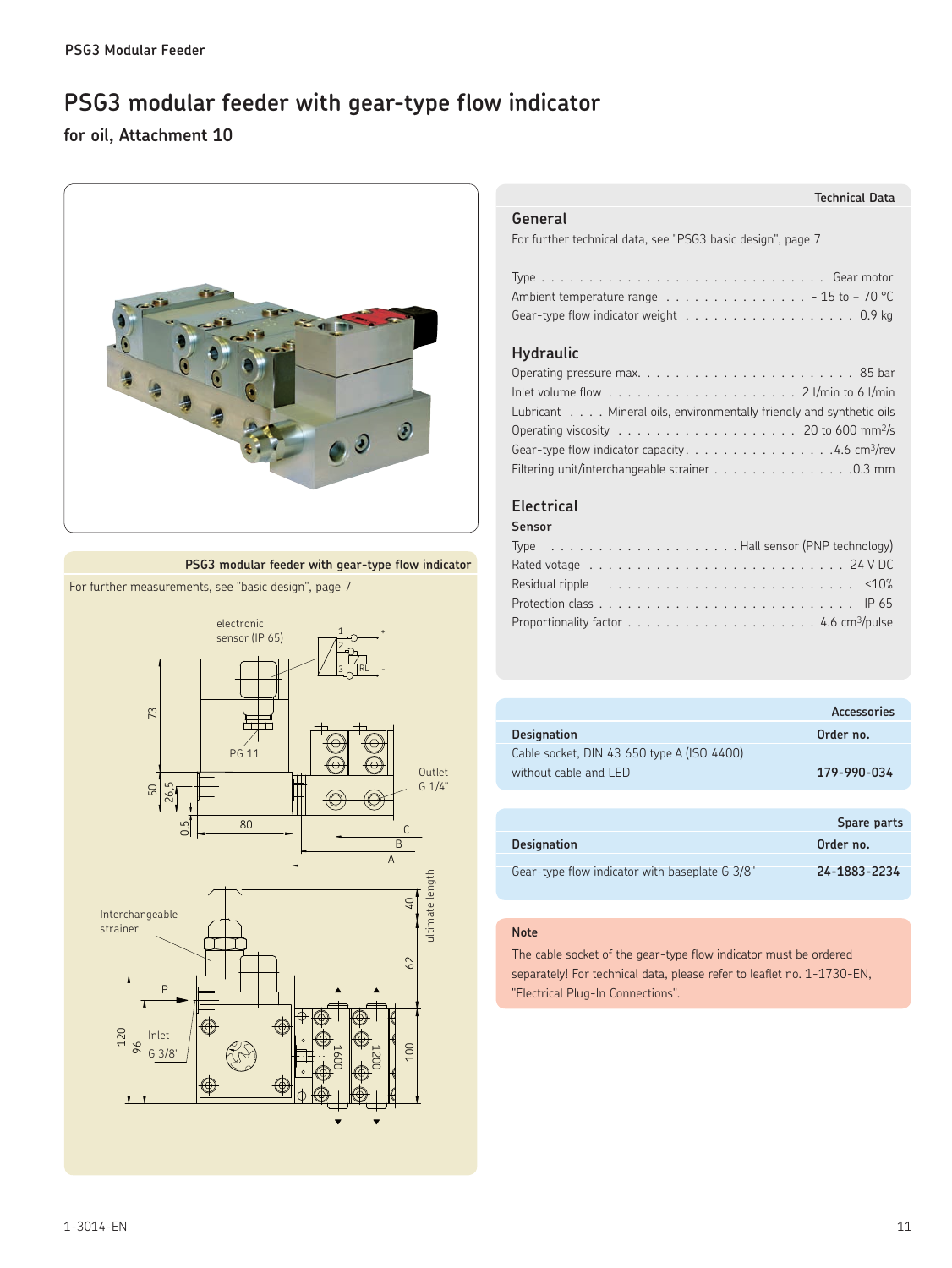# **PSG3 modular feeder with flow regulator**

# **for oil, attachment 02**



### **PSG3 modular feeder with flow regulator**

For further measurements, see "basic design", page 7





### **Technical Data**

### **General**

For further technical data, see "PSG3 basic design", page 7

| Ambient temperature range $\dots\dots\dots\dots\dots\dots\dots\dots\dots\dots\dots\dots$ |  |
|------------------------------------------------------------------------------------------|--|
|                                                                                          |  |

# **Hydraulic**

| Inlet volume flow $\ldots, \ldots, \ldots, \ldots, \ldots, \ldots, \ldots, \ldots, \ldots$ . 0.1 to 6 l/min |  |
|-------------------------------------------------------------------------------------------------------------|--|
| Lubricant Mineral oils, environmentally friendly and synthetic oils                                         |  |
|                                                                                                             |  |
| Filtering unit/interchangeable strainer  0.3 mm                                                             |  |
|                                                                                                             |  |
|                                                                                                             |  |

|                                     | Spare parts  |
|-------------------------------------|--------------|
| <b>Designation</b>                  | Order no.    |
| Baseplate G 3/8" for flow regulator | 24-1883-2238 |
| Flow regulator up to 0.6 l/min      | 24-1883-2211 |
| Flow regulator up to 1.6 I/min      | 24-1883-2201 |
| Flow regulator up to 2.5 l/min      | 24-1883-2024 |
| Flow regulator up to 4.0 l/min      | 24-1883-2025 |
| Flow regulator up to 6.0 l/min      | 24-1883-2083 |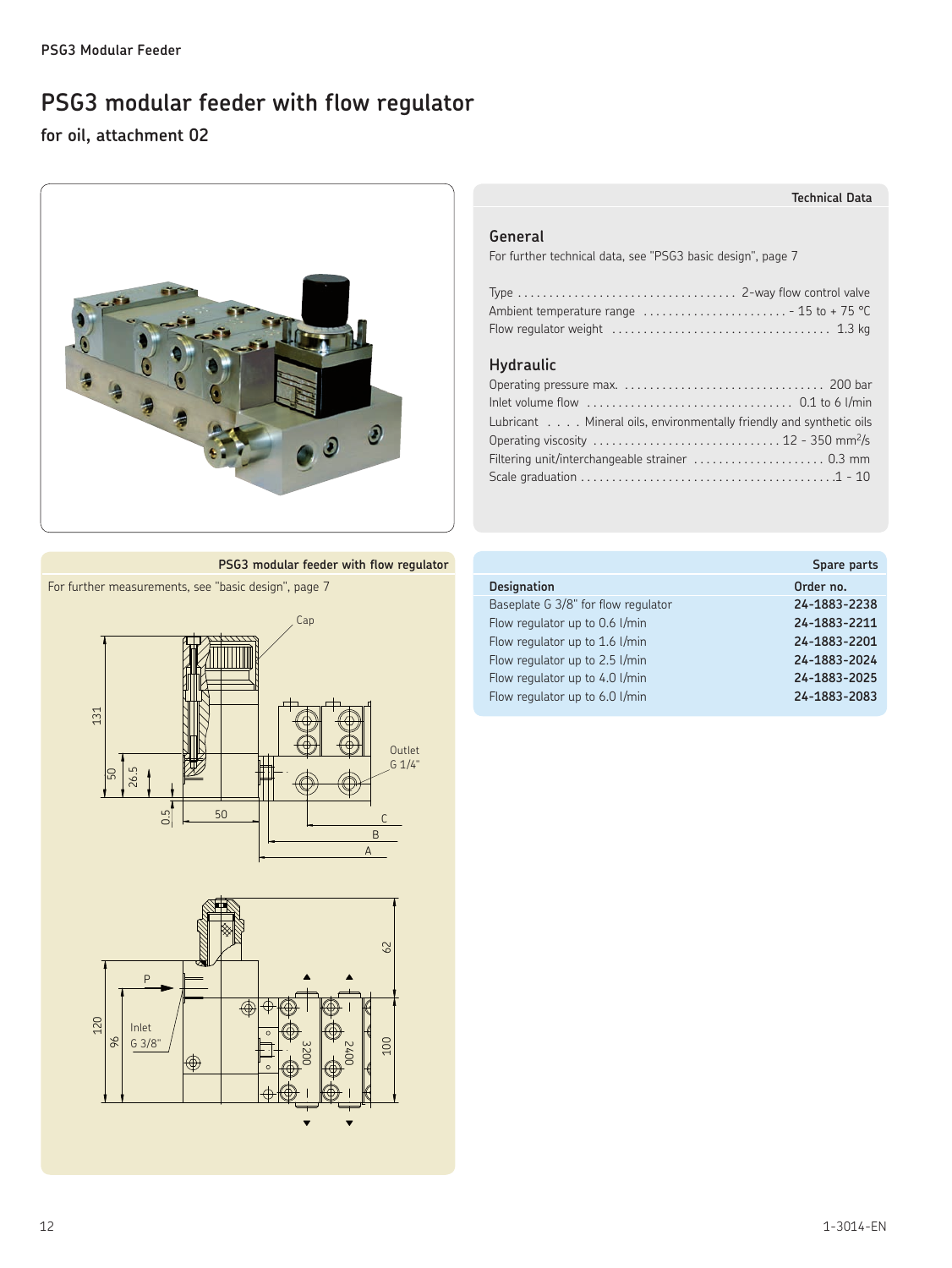# **PSG3 modular feeder with SP/SMB8 flow limiter**

# **for oil, attachment 07**



#### **PSG3 modular feeder with SP/SMB8 flow limiter**

For further measurements, see "basic design", page 7



#### **General**

For further technical data, see "PSG3 basic design", page 7

| Type $\ldots$ $\ldots$ $\ldots$ $\ldots$ $\ldots$ $\ldots$ $\ldots$ $\ldots$ $\ldots$ . 2-way flow control valve |  |  |  |  |  |  |  |  |  |  |  |
|------------------------------------------------------------------------------------------------------------------|--|--|--|--|--|--|--|--|--|--|--|
| Ambient temperature range $\ldots \ldots \ldots \ldots \ldots \ldots \ldots$ = 15 to + 90 °C                     |  |  |  |  |  |  |  |  |  |  |  |
| Flow limiter weight $\dots\dots\dots\dots\dots\dots\dots\dots\dots\dots$ 1.1 kg                                  |  |  |  |  |  |  |  |  |  |  |  |

#### **Hydraulic**

**Technical Data**

| Lubricant Mineral oils, environmentally friendly and synthetic oils |  |
|---------------------------------------------------------------------|--|
|                                                                     |  |
|                                                                     |  |

|                                   | Spare parts  |
|-----------------------------------|--------------|
| <b>Designation</b>                | Order no.    |
| Flow limiter with baseplate G3/8" | 24-1883-2230 |
| Flow limiter with baseplate UNF   | 24-1883-2244 |

#### Nominal Spare part of the state of the state of the Spare part Spare part volumetric flow <sup>1</sup>)  $Nozz$ le  $Nozz$ le complete plug-in nozzle  $D_1$  [ $U$ min]  $[Ø \text{ mm}]$  index Order no. Order no. 1 .83 1 .50 150 **24-0455-2594** 1 .96 1 .55 155 **24-0455-2595** 2 .09 1 .60 160 **24-0455-2596** 2 .22 1 .65 165 **24-0455-2597** 2 .36 1 .70 170 **24-0455-2598** 2 .50 1 .75 175 **24-0455-2599** 2 .64 1 .80 180 **24-0455-2600** 2 .79 1 .85 185 **24-0455-2601** 2 .94 1 .90 190 **24-0455-2602** 3 .10 1 .95 195 **24-0455-2603** 3 .25 2 .00 200 **24-0455-2604** 3 .42 2 .05 205 **24-0455-2605** 3 .58 2 .10 210 **24-0455-2606** 3 .75 2 .15 215 **24-0455-2607** 3 .93 2 .20 220 **24-0455-2608**

**See plug-in nozzle table for SP/SMB8 flow limiter**

| 4.10  | 2.25 | 225 | 24-0455-2609 |
|-------|------|-----|--------------|
| 4 2 9 | 2.30 | 230 | 24-0455-2610 |
| 4.47  | 2.35 | 235 | 24-0455-2611 |
| 4.66  | 2.40 | 240 | 24-0455-2612 |
| 4.85  | 2.45 | 245 | 24-0455-2613 |
| 5.05  | 2.50 | 250 | 24-0455-2614 |
| 5.25  | 2.55 | 255 | 24-0455-2615 |
| 5.45  | 2.60 | 260 | 24-0455-2616 |
| 5.66  | 2.65 | 265 | 24-0455-2617 |
| 5.87  | 2.70 | 270 | 24-0455-2618 |
| 6.08  | 2.75 | 270 | 24-0455-2619 |
|       |      |     |              |

*1) at a service viscosity of 300 mm2/s*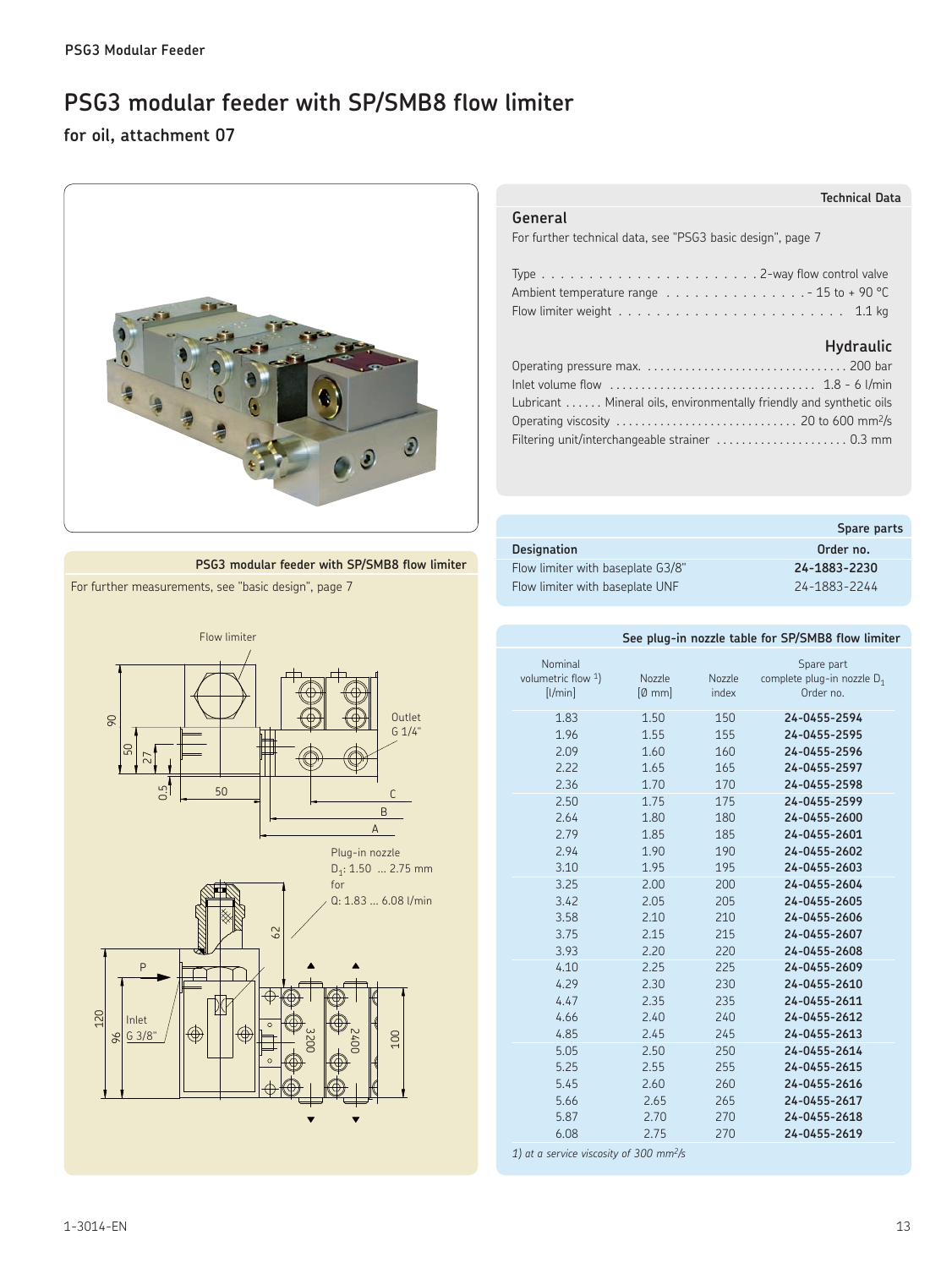# **Accessories and spare parts, PSG3 modular feeder**

|                                                                                                                                                                 |                       |                                                   |                    | <b>Accessories</b> |
|-----------------------------------------------------------------------------------------------------------------------------------------------------------------|-----------------------|---------------------------------------------------|--------------------|--------------------|
| <b>Designation</b>                                                                                                                                              | Number of<br>sections | Volume per cycle<br>and outlet [mm <sup>3</sup> ] | Order no.          | Weight<br>[kg]     |
| <b>Baseplate complete</b>                                                                                                                                       | 3                     |                                                   | 24-0714-3310       | 1.60               |
| Inlet thread G 3/8"                                                                                                                                             | 4                     |                                                   | 24-0714-3311       | 2.02               |
| Outlet thread G 1/4"                                                                                                                                            | 5                     |                                                   | 24-0714-3312       | 2.42               |
|                                                                                                                                                                 | 6                     |                                                   | 24-0714-3313       | 2.83               |
|                                                                                                                                                                 | $\overline{7}$        |                                                   | 24-0714-3314       | 3.24               |
|                                                                                                                                                                 | 8                     |                                                   | 24-0714-3315       | 3.64               |
|                                                                                                                                                                 | 9                     |                                                   | 24-0714-3316       | 4.08               |
|                                                                                                                                                                 | 10                    |                                                   | 24-0714-3317       | 4.54               |
| <b>Baseplate complete</b>                                                                                                                                       | 3                     |                                                   | 24-0714-2290       | 1.60               |
| Inlet thread 3/4-16 UNF                                                                                                                                         | 4                     |                                                   | 24-0714-2291       | 2.02               |
| Outlet thread 9/16-18 UNF                                                                                                                                       | 5                     |                                                   | 24-0714-2292       | 2.42               |
|                                                                                                                                                                 | 6                     |                                                   | 24-0714-2293       | 2.83               |
|                                                                                                                                                                 | $\overline{7}$        |                                                   | 24-0714-2294       | 3.24               |
|                                                                                                                                                                 | 8                     |                                                   | 24-0714-2295       | 3.64               |
|                                                                                                                                                                 | 9                     |                                                   | 24-0714-2296       | 4.08               |
|                                                                                                                                                                 | 10                    |                                                   | 24-0714-2297       | 4.54               |
|                                                                                                                                                                 |                       |                                                   |                    |                    |
| <b>Feeder section complete</b>                                                                                                                                  |                       | 800                                               | 24-2151-4240       | 1.31               |
| prepared for the                                                                                                                                                |                       | 1200                                              | 24-2151-4244       | 1.31               |
| Piston detector assembly                                                                                                                                        |                       | 1600                                              | 24-2151-4241       | 1.31               |
| Monitoring type P3                                                                                                                                              |                       | 2400                                              | 24-2151-4242       | 1.31               |
|                                                                                                                                                                 |                       | 3200                                              | 24-2151-4243       | 1.31               |
| Complete feeder cycle indicator right <sup>1</sup> )                                                                                                            |                       | 800                                               | 24-2151-4250       | 1.43               |
| Monitoring type ZY (not on the first                                                                                                                            |                       | 1.200                                             | 24-2151-4258       | 1.43               |
| or the last section)                                                                                                                                            |                       | 1600                                              | 24-2151-4251       | 1.43               |
|                                                                                                                                                                 |                       | 2400                                              | 24-2151-4252       | 1.43               |
|                                                                                                                                                                 |                       | 3200                                              | 24-2151-4253       | 1.43               |
|                                                                                                                                                                 |                       |                                                   |                    |                    |
| Complete dummy section without<br>screw plug for baseplate                                                                                                      |                       |                                                   | 24-2151-4211       | 0.50               |
|                                                                                                                                                                 |                       |                                                   |                    |                    |
| 1) Feeder section with cycle indicator is supplied in the "plunger rod right" design.<br>Retrofitting to the "plunger rod left" design is described on page 15. |                       |                                                   |                    |                    |
|                                                                                                                                                                 |                       |                                                   |                    |                    |
|                                                                                                                                                                 |                       |                                                   |                    | Spare parts        |
| <b>Designation</b>                                                                                                                                              |                       |                                                   | Order no.          |                    |
| Piston stop screw,                                                                                                                                              |                       |                                                   | 44-1855-2106       |                    |
| Screw plug for baseplate outlet G 1/4"                                                                                                                          |                       |                                                   | DIN 908-R1-4-5.8   |                    |
| Washer for screw plugs G 1/4"                                                                                                                                   |                       |                                                   | DIN 7603-A14x18-CU |                    |
|                                                                                                                                                                 |                       |                                                   | 24-1855-2027       |                    |
| <b>Screw plug</b> for baseplate outlet with gasket (Measurement connector) (3/4-16 UNF)                                                                         |                       |                                                   |                    |                    |
| <b>Screw plug</b> for baseplate outlet with gasket (9/16-18 UNF)                                                                                                |                       |                                                   | 24-1855-2028       |                    |
| Threaded pin for feeder baseplate                                                                                                                               |                       |                                                   | 95-0812-0915       |                    |
| Baseplate O-ring (9 O-rings are required for one section)                                                                                                       |                       |                                                   | 96-9026-0062       |                    |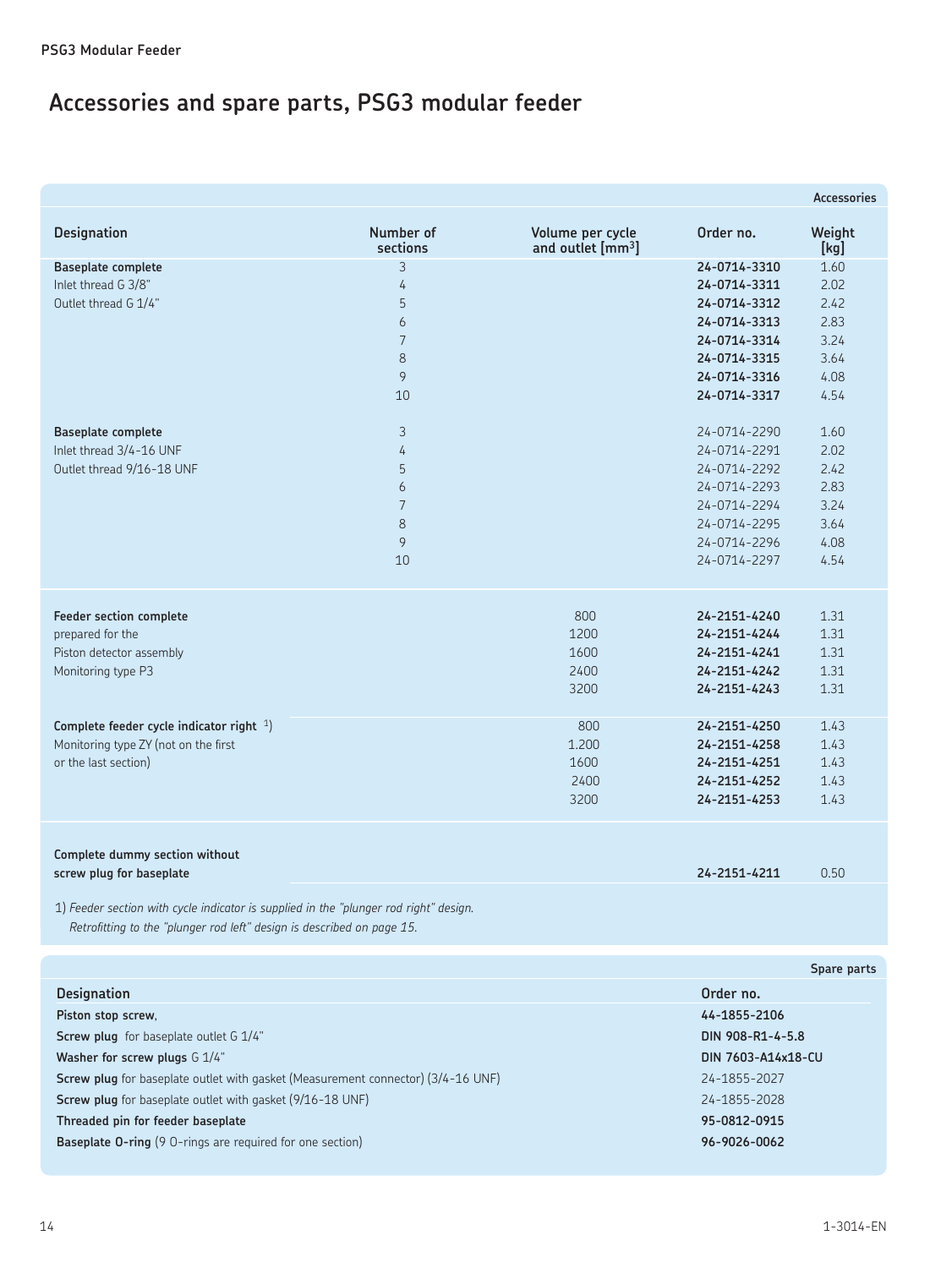# **Retrofitting instructions Cycle indicator**

### **Note!**

Pressure must not be applied to the feeder section during the retrofitting described below. Retofitting the feeder section from a right cycle indicator design to a left cycle indicator design should therefore be performed before mounting the feeder section on the baseplate.

- Loosen up and remove screw plug (**1**) (left)
- **Push** plunger rod (**2**) of of the cycle indicator (right) **into cycle indicator housing (3)**  (using finger)
- Carefully remove piston (**4**) with plunger rod (**2**) from left side of section housing (**5**)
- Loosen up and remove cycle indicator (**3**) (hexagon socket screw SW4) and install in left side
- Do not bend during subsequent installation piston (**4**) and plunger rod, do not shear off O-rings!
- Turn piston (**4**) with plunger rod (**2**) 180° and carefully install on the right side of section housing (**5**)
- Carefully insert the plunger rod (**2**) into the cycle indicator (**3**)
- Install the screw plug (**1**) on the right side

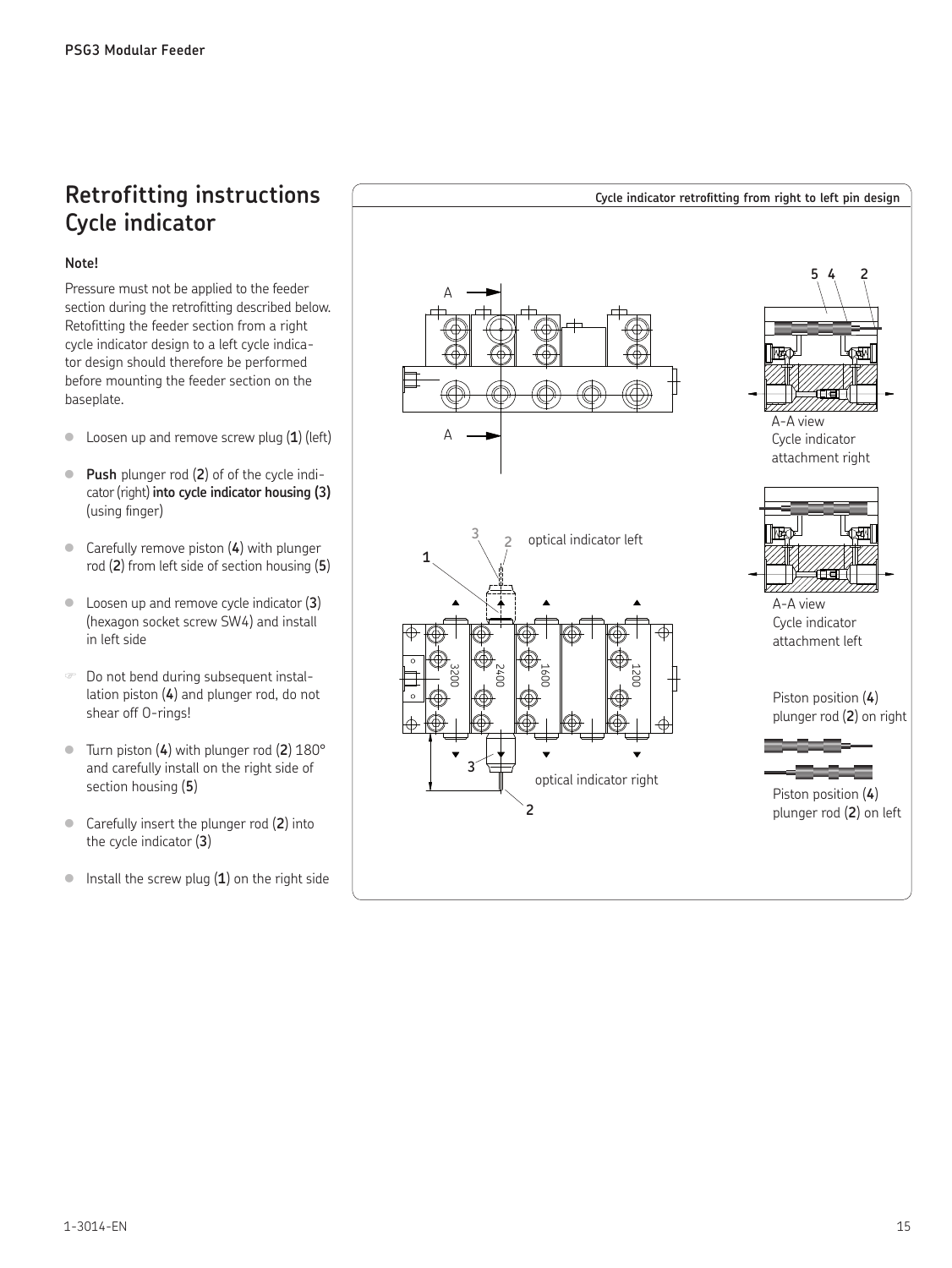# **Bridge design for PSG3 modular feeder**

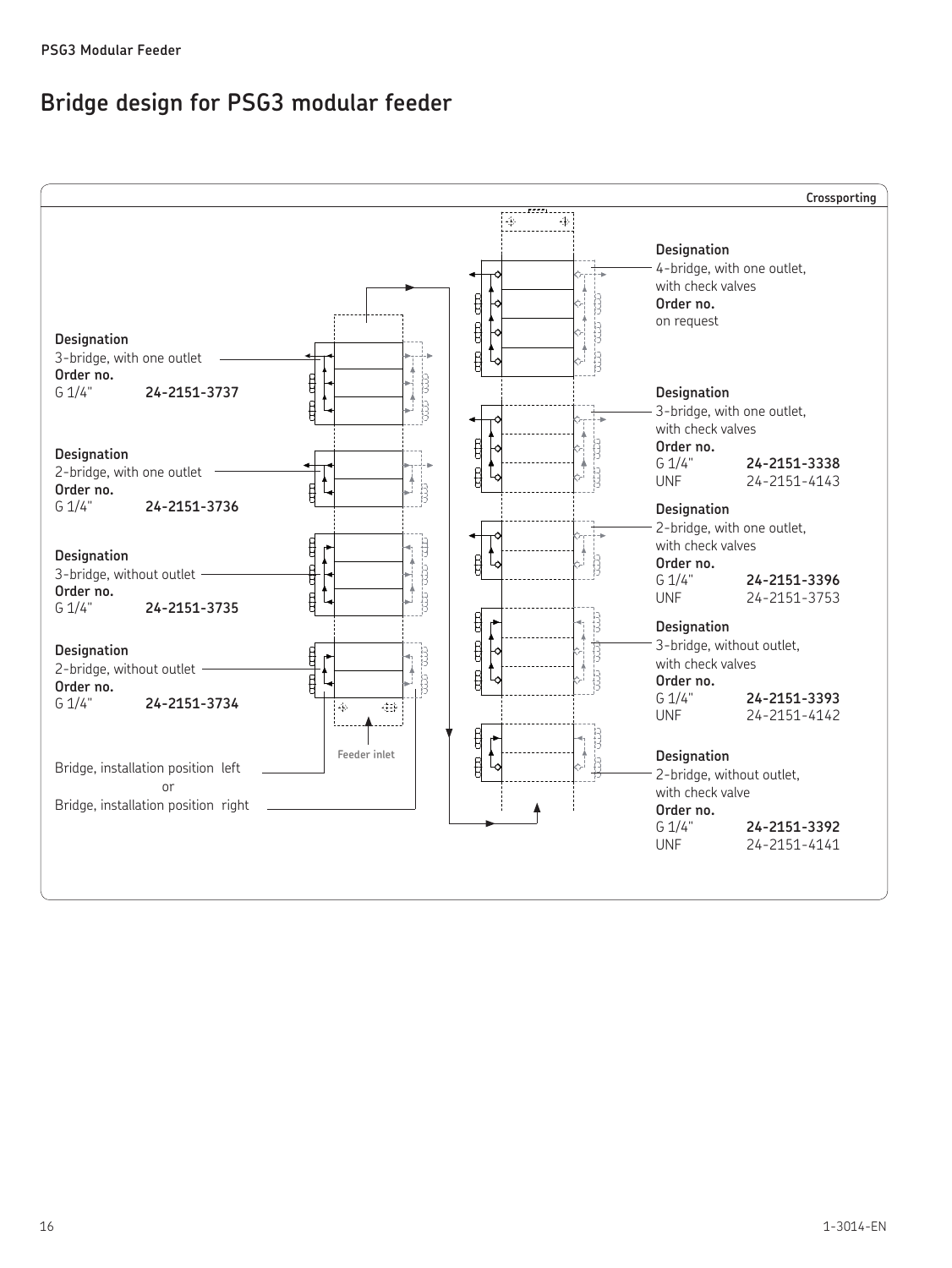**PSG3 Modular Feeder PSG3 Modular Feeder**

# **Notes**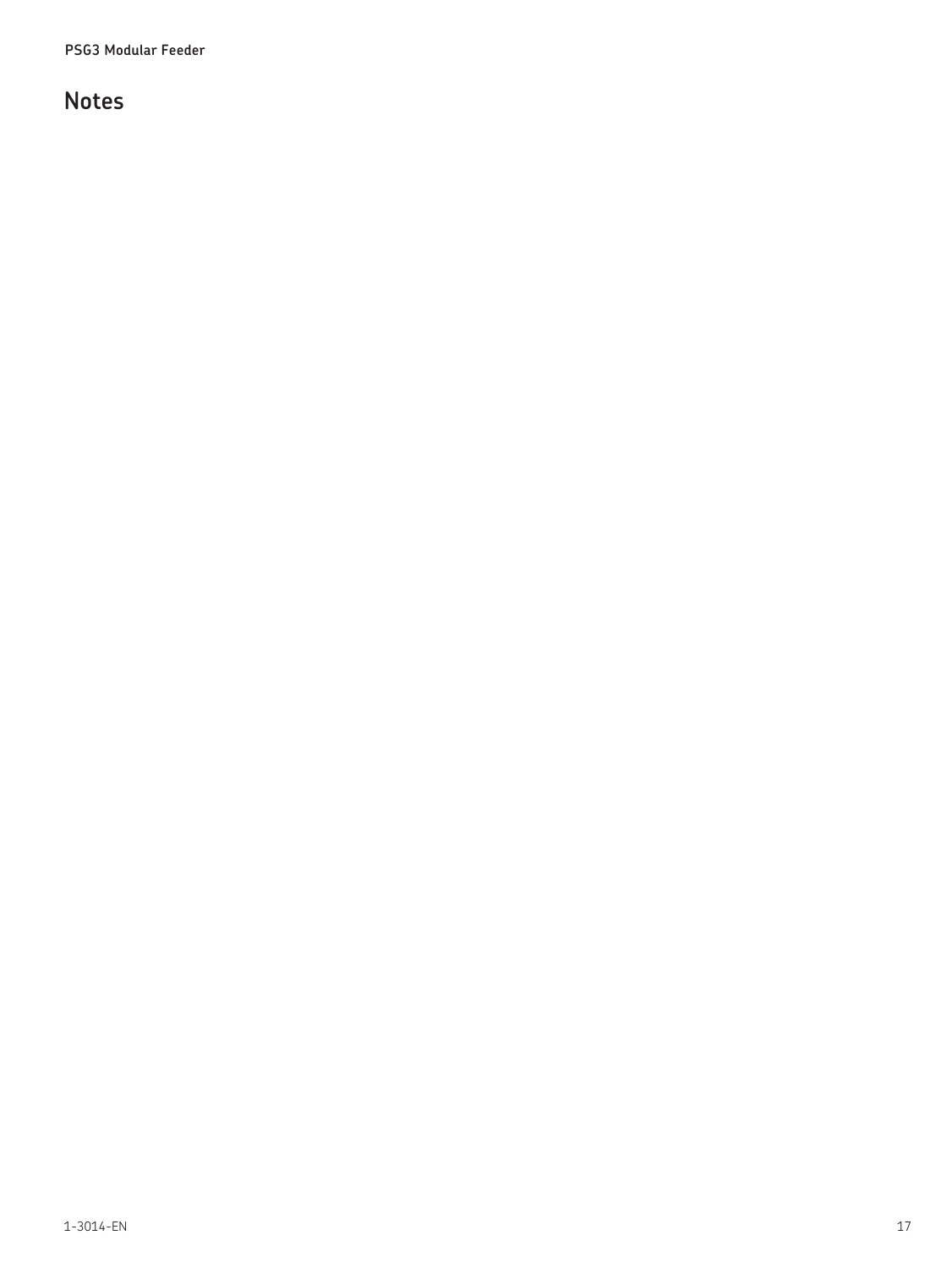# **Key to order codes**

# **Design**

| <b>Example:</b>                                                                                                                                                                                                                                                                                                                                                                                                                                                                         | PSG 3/10 15 / P3-4R /07 A 1 - 3200 - 2400L - X - 1600-1200L-2400R-1200-1200                                                                                                                                                                                                                                                                                                                                                                                                                                                                                             |
|-----------------------------------------------------------------------------------------------------------------------------------------------------------------------------------------------------------------------------------------------------------------------------------------------------------------------------------------------------------------------------------------------------------------------------------------------------------------------------------------|-------------------------------------------------------------------------------------------------------------------------------------------------------------------------------------------------------------------------------------------------------------------------------------------------------------------------------------------------------------------------------------------------------------------------------------------------------------------------------------------------------------------------------------------------------------------------|
| <b>PSG3 Progressive</b><br>modular feeder<br>on baseplate<br>Size 3:<br>max. 6 l/min<br>Baseplate size -<br>$03 =$ for 3 sections<br>(max. 6 outlets)<br>$04 =$ for 4 sections<br>(max. 8 outlets)<br>$05 =$ for 5 sections<br>(max. 10 outlets)<br>$06 =$ for 6 sections<br>(max. 12 outlets)<br>$07 = for 7 sections$<br>(max. 14 outlets)<br>$08 =$ for 8 sections<br>(max. 16 outlets)<br>$09 = for 9 sections$<br>(max. 18 outlets)<br>$10 =$ for 10 sections<br>(max. 20 outlets) | 1- to max. 10 sections $\rightarrow$<br>$4th$ section $1$ )<br>$1600$ mm <sup>3</sup> /stroke<br>left outlet: 1600 mm <sup>3</sup> /cycle<br>right outlet: 1600 mm <sup>3</sup> /cycle<br>Dummy section<br>left and right outlet closed<br>2 <sup>nd</sup> section 1)<br>Baseplate:<br>2400 mm <sup>3</sup> /stroke<br>left outlet: $2 \times 2400$ mm <sup>3</sup> /cycle<br>right outlet: closed<br>1 <sup>st</sup> section 1)<br>Baseplate:<br>3200 mm <sup>3</sup> /stroke<br>left outlet: 3200 mm <sup>3</sup> /cycle<br>right outlet: 3200 mm <sup>3</sup> /cycle |
| Number of -<br>working outlets<br>$03 = 3$ outlets open<br>$20 = 20$ outlets open<br>(1 outlet usable<br>with bridges)                                                                                                                                                                                                                                                                                                                                                                  | $1 =$ Basic design:<br>Inlet $G$ $3/8'$<br>Outlet G 1/4"<br>$2 = UNF version:$<br>Inlet G 3/4-16 UNF - thread<br>Outlet 9/16-18 UNF - thread<br>$A = change version$                                                                                                                                                                                                                                                                                                                                                                                                    |
| <b>Monitoring type -</b><br>$00 =$ without<br>$P3$ = piston detector, 3-pin connection<br>$ZY = cycle$ indicator <sup>2</sup> )<br>$\mathsf{ZS}$ = cycle indicator with proximity switch <sup>2</sup> )<br>Installation position of the monitoring system<br>$-1R$ = right side on first section                                                                                                                                                                                        | <b>Attachments</b><br>$00 =$ without attachments<br>$02$ = with flow regulator<br><b>07</b> = with flow limiter SP/SMB8<br>$08$ = with 4/2-directional solenoid valve, de-energized, continuity to feeder open P-A<br>$09$ = with 4/2 -directional solenoid valve, de-energized, continuity to feeder closed P-B<br>$10$ = with gear-type flow indicator<br>$11$ = with flow limiter and gear-type flow indicator<br>$12$ = with flow regulator and gear-type flow indicator<br>$13$ = with 2/2-directional solenoid valve, de-energized closed                         |
| $-1L$ = left side on first section<br>$-2R$ = right side on second section<br>₩<br>$-OR$ = right side on 10th section<br>$-OL$ = left side on 10th section                                                                                                                                                                                                                                                                                                                              | 1) The sections are available in volumes per outlet and cycle of<br>800, 1200, 1600, 2400 and 3200 mm <sup>3</sup> (volume index).<br>2) Attachment is made on the left or right from the second to second-to-last section.                                                                                                                                                                                                                                                                                                                                             |

Progressive feeder, type PSG3 with a max. flow rate of 4.1 l/min (**PSG3**), baseplate for 10 sections (**10**), with 15 occupied outlets (**15**), with monitoring by 3-pin piston detector (**P3**), installed on the right side of the 4th section (**4R**), with upstream flow limiter (**07**), change version A (**A**), G3/8" inlet thread (**1**), 1st section with 3200 mm3/stroke (**3200**), 2nd section 2400 mm3/stroke, right outlet closed (**2400L**), dummy section (**X**), 4th section with 1600 mm3/stroke (**1600**), 5th section with 1200 mm3/stroke, right outlet closed (**1200L**), 6th section with 2400 mm3/stroke, left outlet closed (**2400R**), the further sections (section 7 to 10) with 1200, 1200, 800 and 800 mm3/stroke (**1200-1200-800-800**). The following bridges, check valves, screw unions as well as test or measurement connector have been allocated to the progressive feeder, as seen from the inlet.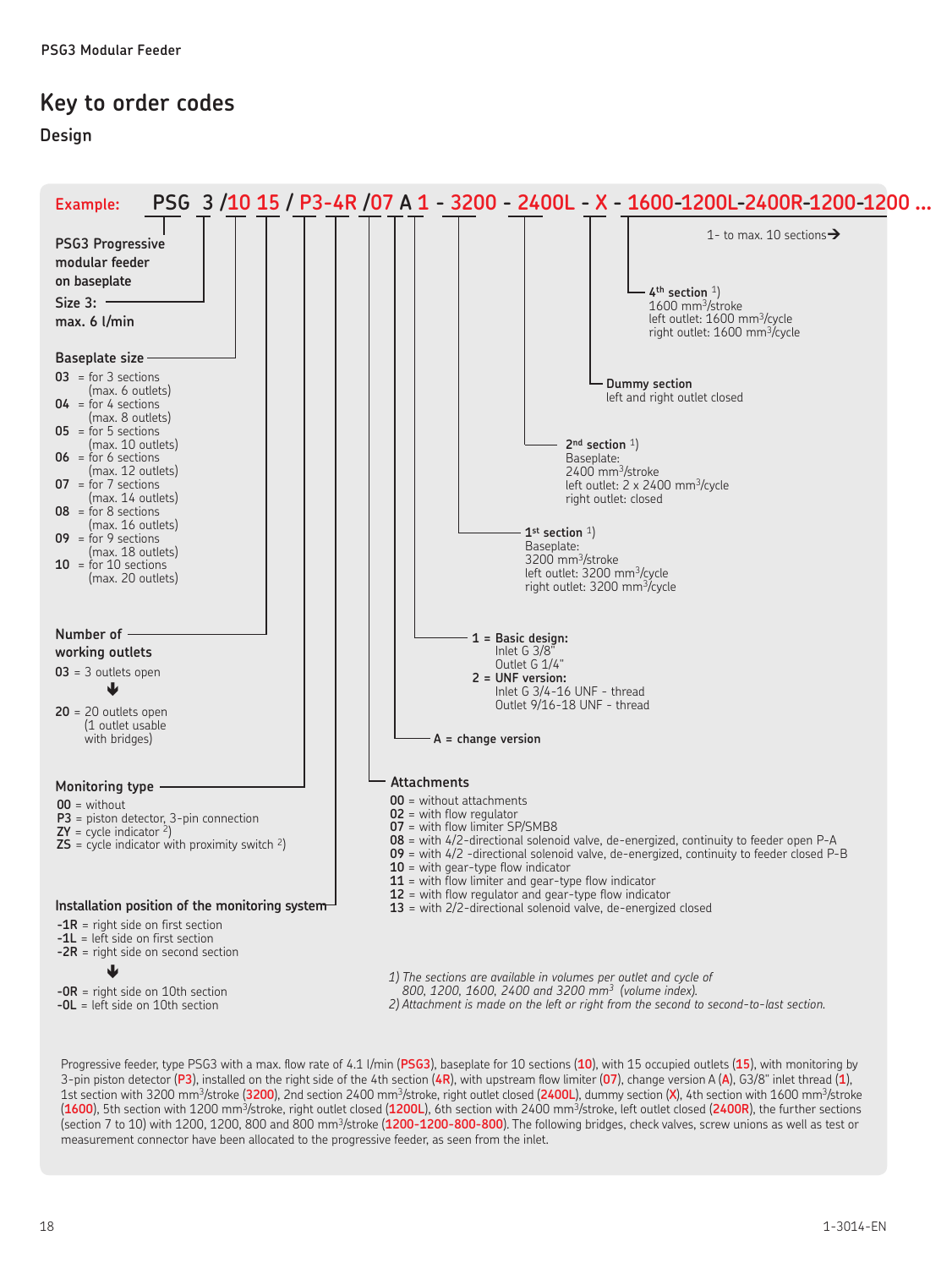# **Key to order codes**

# **Attachments and screw unions**



outlet screw union on both sides with  $\emptyset$  12 mm (12),

```
8th section = outlet screw union on both sides with Ø 12 mm (12), right with ovepressure indication max. 100 bar (100),
```
9th-10th section = screw unions on both sides Ø 10 mm (**10**).

On baseplate outlet, pressure gauge with max. pressure indication 160 bar (**160**).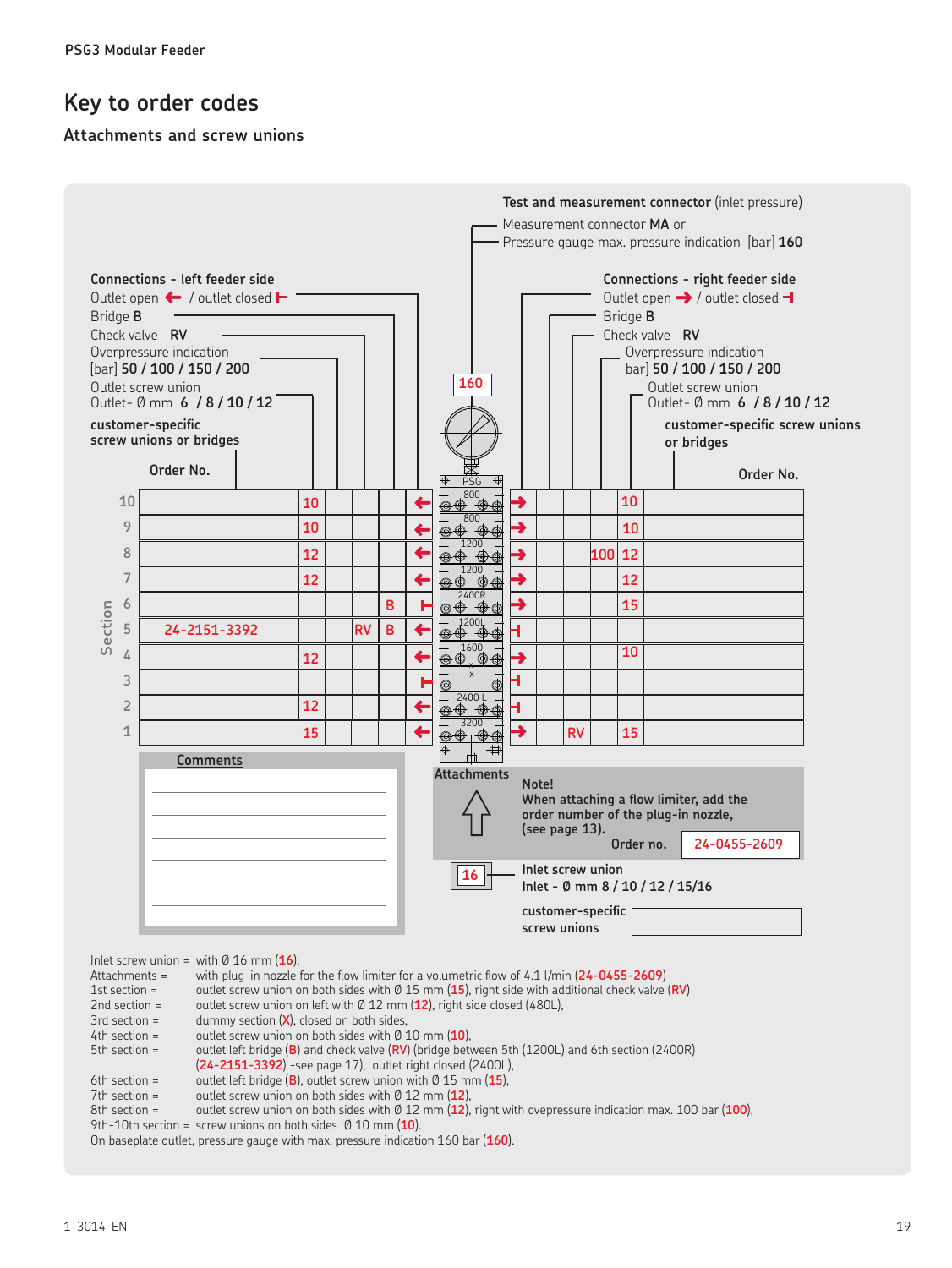# **C** Order Form **C** Inquiry Form

**Please arrange the following order code according to the sample of the order code explanation! Note!** The actual order number will be allocated after the order has been placed.

# **Configuration - order code PSG3**

**PSG 3 /10 15 / P3-4R /07 A 1 - 3200 - 2400L - X -1600-1200L-2400R-1200-800-800...**

**PSG3 / .. ... / ... - ... / ... A .. - .... - .... - .... - .... - .... - .... - .... - .... - .... - ....** 



Reference: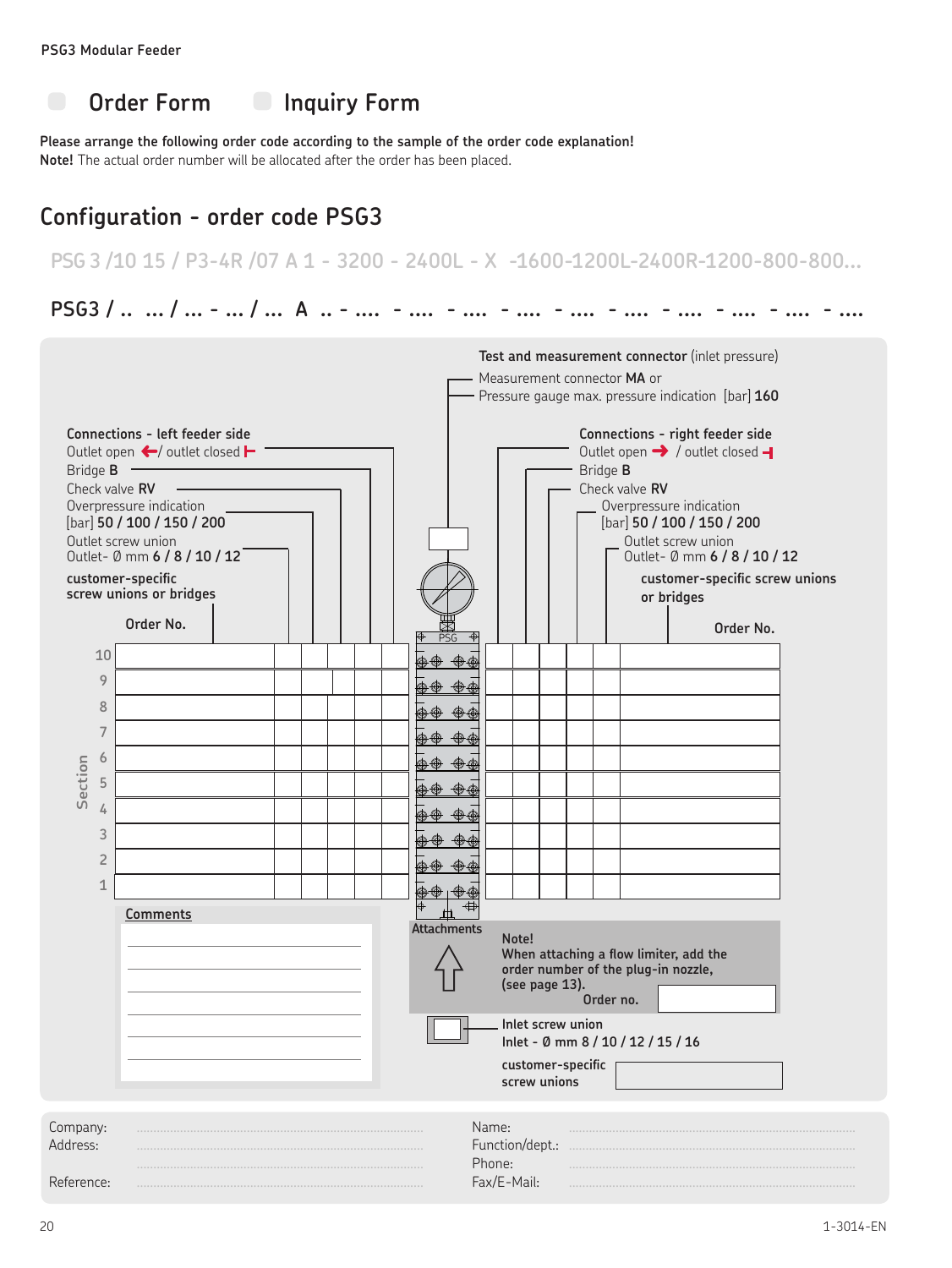#### **PSG3 Modular Feeder PSG3 Modular Feeder**

The configuration of a PSG3 progressive feeder is customer-specific. The most important data for the generation of an order number are summarized on pages 18 to 19. As an illustration, an example of an order has been added.

**Please read the two pages thoroughly!**  An order / inquiry form is located on the inside of this leaflet.

Please fill this in according to the sample, whereby the blank line PSG3/... (configuration) must be completed according to the sample on page 18 and the graphic below according to the sample on page 19.

#### **Note!**

The configuration of a modular feeder (and thereby its order code) always starts at the baseplate inlet section.

**First, copy the order sheet, then complete the copy and send it to the following address:**

**SKF Lubrication Systems Germany AG**  2. Industriestrasse 4

68766 Hockenheim Germany

Tel. +49 (0)62 05 27-0 Fax +49 (0)62 05 27-101

www.skf.com/lubrication

|            | Company:                                                                                                             |
|------------|----------------------------------------------------------------------------------------------------------------------|
|            |                                                                                                                      |
|            |                                                                                                                      |
|            | Name: 1999 - 1999 - 1999 - 1999 - 1999 - 1999 - 1999 - 1999 - 1999 - 1999 - 1999 - 1999 - 1999 - 1999 - 1999 -       |
|            |                                                                                                                      |
| Phone:     | <u> 1980 - Jan Barbara Barbara, manazarta bashka a shekara 1981 - 1981 - 1982 - 1982 - 1983 - 1984 - 1986 - 1986</u> |
|            |                                                                                                                      |
| $E$ -mail: |                                                                                                                      |

# **Additional amendments or remarks:**